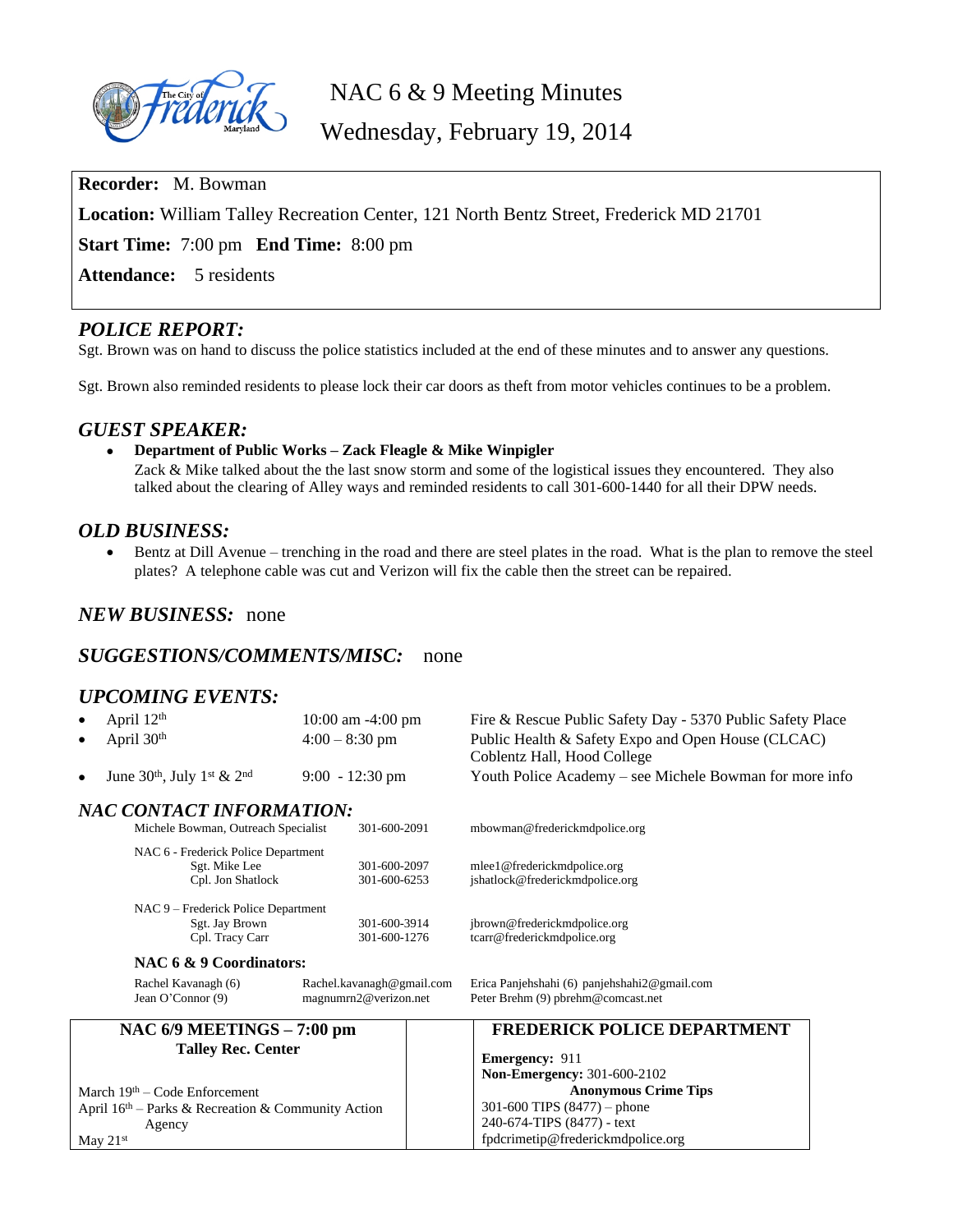| June 18th                 |              | Drug Tip Line                    |
|---------------------------|--------------|----------------------------------|
| August $20th$             | 301-600-2246 | fpddrugtip@frederickmdpolice.org |
| September $17th$          |              |                                  |
| October $15th$            |              |                                  |
| November 19 <sup>th</sup> |              |                                  |

#### **NAC 6 Police Statistics**

| <b>CALL TYPE</b>              |              | Jan                                  | Feb                                | Mar                              | Apr                                  | May                                | June                               | July                               | Aug                     | <b>Sept</b>                  | Oct                            | <b>Nov</b>                   | Dec                              |
|-------------------------------|--------------|--------------------------------------|------------------------------------|----------------------------------|--------------------------------------|------------------------------------|------------------------------------|------------------------------------|-------------------------|------------------------------|--------------------------------|------------------------------|----------------------------------|
| <b>Calls For Service</b>      | 2011         | 413                                  | 426                                | 425                              | 466                                  | 308                                | 330                                | 444                                | 540                     | 527                          | 492                            | 443                          | 493                              |
|                               | 2012         | 391                                  | 499                                | 504                              | 477                                  | 521                                | 433                                | 464                                | 510                     | 399                          | 628                            | 475                          | 492                              |
|                               | 2013<br>2014 | 493<br>552                           | 394                                | 491                              | 444                                  | 382                                | 536                                | 528                                | 560                     | 562                          | 715                            | 582                          | 521                              |
| Patrol Checks (proactive)     | 2011         | 62                                   | 70                                 | 68                               | 67                                   | 34                                 | 19                                 | 48                                 | 51                      | 79                           | 67                             | 38                           | 87                               |
|                               | 2012         | 53                                   | 34                                 | 61                               | 51                                   | 59                                 | 46                                 | 83                                 | 80                      | 75                           | 70                             | 98                           | 76                               |
|                               | 2013         | 87                                   | 66                                 | 86                               | 72                                   | 45                                 | 90                                 | 57                                 | 87                      | 105                          | 150                            | 134                          | 99                               |
|                               | 2014         | 130                                  |                                    |                                  |                                      |                                    |                                    |                                    |                         |                              |                                |                              |                                  |
| Traffic Stops (proactive)     | 2011<br>2012 | 68<br>43                             | 69<br>105                          | 65<br>69                         | 49<br>70                             | 40<br>47                           | 31<br>45                           | 58<br>48                           | 70<br>38                | 58<br>36                     | 48<br>103                      | 67<br>74                     | 64<br>84                         |
|                               | 2013         | 58                                   | 40                                 | 64                               | 32                                   | 98                                 | 38                                 | 40                                 | 29                      | 36                           | 75                             | 52                           | 49                               |
|                               | 2014         | 74                                   |                                    |                                  |                                      |                                    |                                    |                                    |                         |                              |                                |                              |                                  |
| <b>Calls Minus Above</b>      | 2011         | 283                                  | 287                                | 292                              | 350                                  | 234                                | 280                                | 338                                | 419                     | 290                          | 377                            | 338                          | 342                              |
| (proactive)                   | 2012<br>2013 | 348<br>348                           | 394<br>288                         | 374<br>341                       | 356<br>340                           | 415<br>239                         | 342<br>408                         | 333<br>431                         | 392<br>444              | 288<br>421                   | 455<br>490                     | 303<br>396                   | 332<br>373                       |
|                               | 2014         | 348                                  |                                    |                                  |                                      |                                    |                                    |                                    |                         |                              |                                |                              |                                  |
| <b>Average Calls Per Day</b>  | 2011         | $\overline{9}$                       | 10                                 | 10                               | 12                                   | 8                                  | $\overline{9}$                     | 11                                 | 14                      | 13                           | 13                             | 11                           | 11                               |
|                               | 2012         | 10                                   | 12                                 | 12                               | 12                                   | 13                                 | 11                                 | 11                                 | 13                      | 9                            | 15                             | 10                           | 11                               |
|                               | 2013         | 11                                   | 9                                  | 11                               | 11                                   | 8                                  | 13                                 | 14                                 | 14                      | 14                           | 16                             | 13                           | 12                               |
| 911                           | 2014<br>2011 | 11<br>32                             | 48                                 | 35                               | 32                                   | 41                                 | 32                                 | 33                                 | 45                      | 32                           | 43                             | 41                           | 45                               |
|                               | 2012         | 36                                   | 39                                 | 46                               | 39                                   | 56                                 | 27                                 | 38                                 | 41                      | 33                           | 52                             | 33                           | 39                               |
|                               | 2013         | 31                                   | 31                                 | 46                               | 31                                   | 27                                 | 37                                 | 51                                 | 41                      | 38                           | 37                             | 38                           | 31                               |
|                               | 2014         | 30                                   |                                    |                                  |                                      |                                    |                                    |                                    |                         |                              |                                |                              |                                  |
| Misc. (funerals, Noise, etc.) | 2011         | $\overline{58}$                      | 61                                 | 52                               | 77                                   | 41                                 | 50                                 | 50                                 | 70                      | 76                           | 71                             | 63                           | 55                               |
|                               | 2012<br>2013 | 44<br>43                             | 45<br>27                           | 31<br>47                         | 40<br>33                             | 41<br>31                           | 40<br>45                           | 29<br>43                           | 39<br>65                | 18<br>52                     | 36<br>49                       | 34<br>48                     | 41<br>47                         |
|                               | 2014         | 36                                   |                                    |                                  |                                      |                                    |                                    |                                    |                         |                              |                                |                              |                                  |
| Accident, Personal Injury     | 2011         | $\overline{4}$                       | $\boldsymbol{0}$                   | $\mathbf{1}$                     | 3                                    | $\mathbf{1}$                       | $\mathbf{1}$                       | 7                                  | $\mathfrak{Z}$          | $\boldsymbol{0}$             | $\mathfrak{Z}$                 | $\mathbf{1}$                 | $\mathbf{1}$                     |
|                               | 2012         | 3                                    | $\mathbf{2}$                       | $\boldsymbol{0}$                 | $\boldsymbol{0}$                     | 1                                  | $\boldsymbol{0}$                   | $\boldsymbol{0}$                   | 3                       | $\mathbf{1}$                 | $\overline{c}$                 | 1                            | $\mathbf{1}$                     |
|                               | 2013<br>2014 | $\sqrt{2}$<br>$\mathbf{1}$           | $\mathbf{1}$                       | $\overline{c}$                   | $\overline{c}$                       | $\boldsymbol{0}$                   | $\mathbf{1}$                       | $\overline{c}$                     | $\mathbf{2}$            | $\overline{2}$               | $\overline{4}$                 | 3                            | 1                                |
|                               | 2011         | 10                                   | 6                                  | 6                                | 9                                    | 3                                  | $\overline{4}$                     | $\boldsymbol{0}$                   | 8                       | 15                           | 11                             | $\overline{9}$               | 6                                |
| Accident, Property Damage     | 2012         | 5                                    | $\tau$                             | 15                               | 11                                   | $\boldsymbol{7}$                   | 3                                  | 5                                  | 11                      | 8                            | 9                              | 5                            | 6                                |
|                               | 2013         | 7                                    | $\overline{7}$                     | 8                                | 9                                    | 5                                  | 8                                  | 3                                  | 12                      | 6                            | 10                             | 13                           | 6                                |
|                               | 2014         | 8                                    |                                    |                                  |                                      |                                    |                                    |                                    |                         |                              |                                |                              |                                  |
| Accident, Vehicle             | 2011<br>2012 | 18<br>12                             | 11<br>22                           | 13<br>30                         | 16<br>19                             | 6<br>19                            | 10<br>10                           | 11<br>16                           | 16<br>25                | 20<br>16                     | 18<br>24                       | 21<br>10                     | 11<br>15                         |
|                               | 2013         | 17                                   | 15                                 | 16                               | 25                                   | 9                                  | 22                                 | 15                                 | 27                      | 18                           | 23                             | 29                           | 20                               |
|                               | 2014         | 18                                   |                                    |                                  |                                      |                                    |                                    |                                    |                         |                              |                                |                              |                                  |
| <b>Alcohol Complaint</b>      | 2011         | $\mathbf{0}$                         | $\mathbf{0}$                       | $\mathbf{0}$                     | $\boldsymbol{0}$                     | $\boldsymbol{0}$                   | $\mathbf{1}$                       | $\boldsymbol{0}$                   | $\mathbf{1}$            | $\boldsymbol{0}$             | $\mathbf{0}$                   | $\overline{4}$               | $\mathbf{0}$                     |
|                               | 2012         | $\boldsymbol{0}$                     | $\boldsymbol{0}$                   | $\boldsymbol{0}$                 | $\boldsymbol{0}$                     | $\boldsymbol{0}$                   | $\boldsymbol{0}$                   | $\boldsymbol{0}$                   | $\boldsymbol{0}$        | $\boldsymbol{0}$             | $\mathbf{0}$                   | $\boldsymbol{0}$             | $\boldsymbol{0}$                 |
|                               | 2013<br>2014 | $\boldsymbol{0}$<br>$\boldsymbol{0}$ | $\boldsymbol{0}$                   | $\boldsymbol{0}$                 | $\mathbf{0}$                         | $\boldsymbol{0}$                   | $\boldsymbol{0}$                   | $\overline{0}$                     | $\mathbf{0}$            | $\mathbf{0}$                 | $\overline{0}$                 | $\mathbf{0}$                 | $\boldsymbol{0}$                 |
| Assault                       | 2011         | $\overline{0}$                       | $\mathbf{1}$                       | $\overline{7}$                   | $\overline{c}$                       | $\overline{c}$                     | 6                                  | 5                                  | $\sqrt{2}$              | $\overline{c}$               | $\sqrt{5}$                     | $\boldsymbol{0}$             | $\overline{1}$                   |
|                               | 2012         | $\boldsymbol{2}$                     | 1                                  | 6                                | $\overline{4}$                       | $\overline{c}$                     | $\overline{4}$                     | 3                                  | 6                       | $\overline{c}$               | 1                              | $\overline{4}$               | 3                                |
|                               | 2013         | 5                                    | $\boldsymbol{0}$                   | 3                                | $\overline{4}$                       | $\overline{4}$                     | 3                                  | $\overline{7}$                     | 3                       | $\mathbf{1}$                 | 5                              | $\overline{4}$               | $\mathbf{1}$                     |
|                               | 2014<br>2011 | 0<br>$\mathbf{1}$                    | $\overline{0}$                     | $\boldsymbol{0}$                 | $\mathbf{1}$                         | $\boldsymbol{0}$                   | $\boldsymbol{0}$                   | $\boldsymbol{0}$                   | $\mathbf{1}$            | 5                            | $\mathbf{1}$                   | $\boldsymbol{0}$             | $\overline{2}$                   |
| Attempt to Locate             | 2012         | 1                                    | $\boldsymbol{0}$                   | 2                                | $\overline{\mathbf{c}}$              | $\boldsymbol{0}$                   | $\boldsymbol{0}$                   | 0                                  | $\boldsymbol{0}$        | $\boldsymbol{0}$             | $\mathbf{0}$                   | $\mathbf{1}$                 | $\boldsymbol{0}$                 |
|                               | 2013         | $\mathbf{2}$                         | $\mathbf{1}$                       | $\boldsymbol{0}$                 | $\overline{0}$                       | $\boldsymbol{0}$                   | $\mathbf{1}$                       | $\overline{0}$                     | $\boldsymbol{0}$        | $\mathbf{1}$                 | 1                              | $\mathbf{1}$                 | $\mathbf{1}$                     |
|                               | 2014         | $\mathbf{0}$                         |                                    |                                  |                                      |                                    |                                    |                                    |                         |                              |                                |                              |                                  |
| Burglary, B&E In Progress     | 2011         | $\boldsymbol{0}$                     | $\boldsymbol{0}$                   | $\boldsymbol{0}$                 | $\boldsymbol{0}$                     | $\boldsymbol{0}$                   | $\boldsymbol{0}$                   | 0                                  | $\boldsymbol{0}$        | $\boldsymbol{0}$             | $\mathbf{0}$                   | $\boldsymbol{0}$             | $\boldsymbol{0}$                 |
|                               | 2012<br>2013 | $\boldsymbol{0}$<br>$\boldsymbol{0}$ | $\boldsymbol{0}$<br>$\overline{0}$ | $\boldsymbol{0}$<br>$\mathbf{1}$ | $\boldsymbol{0}$<br>$\boldsymbol{0}$ | $\boldsymbol{0}$<br>$\overline{0}$ | $\mathbf{1}$<br>$\boldsymbol{0}$   | $\boldsymbol{0}$<br>$\overline{0}$ | $1\,$<br>$\overline{0}$ | $\boldsymbol{0}$<br>$\Omega$ | $\mathbf{1}$<br>$\overline{0}$ | $\mathbf{1}$<br>$\mathbf{0}$ | $\mathbf{1}$<br>$\boldsymbol{0}$ |
|                               | 2014         | $\mathbf{0}$                         |                                    |                                  |                                      |                                    |                                    |                                    |                         |                              |                                |                              |                                  |
| <b>Burglary</b> , Commercial  | 2011         | $\overline{0}$                       | $\overline{0}$                     | $\boldsymbol{0}$                 | $\overline{0}$                       | $\overline{0}$                     | $\bf{0}$                           | $\overline{0}$                     | $\mathbf{1}$            | $\mathbf{0}$                 | $\mathbf{0}$                   | $\overline{0}$               | $\overline{0}$                   |
|                               | 2012         | $\boldsymbol{0}$                     | $\boldsymbol{0}$                   | $\boldsymbol{0}$                 | $\boldsymbol{0}$                     | $\mathbf{1}$                       | $\sqrt{2}$                         | $\boldsymbol{0}$                   | $\boldsymbol{0}$        | $\overline{0}$               | $\mathbf{1}$                   | $\sqrt{2}$                   | $\mathbf{0}$                     |
|                               | 2013<br>2014 | $\boldsymbol{0}$<br>$\boldsymbol{0}$ | $\boldsymbol{0}$                   | $\overline{0}$                   | $\boldsymbol{0}$                     | $\boldsymbol{0}$                   | $\overline{0}$                     | $\overline{c}$                     | $\mathbf{1}$            | $\overline{0}$               | $\overline{0}$                 | $\mathbf{1}$                 | $\boldsymbol{0}$                 |
| <b>Burglary</b> , Residential | 2011         | $\boldsymbol{0}$                     | $\boldsymbol{0}$                   | $\mathbf{1}$                     | $\mathbf{1}$                         | $\overline{2}$                     | $\ensuremath{\mathfrak{Z}}$        | $\overline{0}$                     | $\overline{4}$          | $\mathbf{0}$                 | $\overline{c}$                 | $\overline{2}$               | $\mathbf{0}$                     |
|                               | 2012         | $\boldsymbol{0}$                     | 3                                  | $\overline{c}$                   | $\boldsymbol{0}$                     | $\boldsymbol{0}$                   | $\sqrt{2}$                         | $\boldsymbol{0}$                   | 3                       | 5                            | $\boldsymbol{0}$               | $\mathbf{1}$                 | $\mathbf{1}$                     |
|                               | 2013         | $\sqrt{2}$                           | $\overline{0}$                     | $\overline{c}$                   | 3                                    | $\overline{c}$                     | 3                                  | $\boldsymbol{0}$                   | $\mathbf{1}$            | 1                            | 3                              | $\mathbf{1}$                 | $\boldsymbol{0}$                 |
|                               | 2014         | $\mathbf{1}$                         |                                    |                                  |                                      |                                    |                                    |                                    |                         |                              |                                |                              |                                  |
| Destruction of Property /     | 2011         | $\overline{6}$                       | $\overline{2}$                     | $\mathbf{1}$                     | $\overline{3}$                       | $\boldsymbol{0}$                   | $\overline{4}$                     | 11                                 | $\mathbf{1}$            | 6                            | 3                              | 9                            | $\,8\,$                          |
| Vandalism                     | 2012<br>2013 | $\sqrt{2}$<br>$\sqrt{2}$             | $\overline{c}$<br>$\mathbf{1}$     | 6<br>3                           | $10\,$<br>3                          | $\overline{4}$<br>$\mathbf{1}$     | $\boldsymbol{0}$<br>$\overline{4}$ | $\overline{c}$<br>3                | $\overline{4}$<br>3     | 6<br>$\overline{4}$          | $\tau$<br>6                    | $\boldsymbol{7}$<br>2        | $\mathbf{1}$<br>3                |
|                               | 2014         | 3                                    |                                    |                                  |                                      |                                    |                                    |                                    |                         |                              |                                |                              |                                  |
| <b>Discharging Firearm</b>    | 2011         | $\overline{0}$                       | $\overline{0}$                     | $\boldsymbol{0}$                 | $\boldsymbol{0}$                     | $\overline{0}$                     | $\overline{0}$                     | $\boldsymbol{0}$                   | $1\,$                   | $\mathbf{1}$                 | $\boldsymbol{0}$               | $\boldsymbol{0}$             | $\mathbf{1}$                     |
|                               | 2012         | $\boldsymbol{0}$                     | $\boldsymbol{0}$                   | $\boldsymbol{0}$                 | $\boldsymbol{0}$                     | $\mathbf{1}$                       | $\boldsymbol{0}$                   | $\boldsymbol{0}$                   | $\boldsymbol{0}$        | $\mathbf{1}$                 | $\boldsymbol{0}$               | $\boldsymbol{0}$             | $\boldsymbol{0}$                 |
|                               | 2013         | $\mathbf{1}$                         | $\overline{c}$                     | $\mathbf{1}$                     | $\boldsymbol{0}$                     | $\mathbf{1}$                       | $\,1$                              | $\mathbf{1}$                       | $1\,$                   | $\overline{c}$               | $\mathbf{0}$                   | $\boldsymbol{0}$             | $\boldsymbol{0}$                 |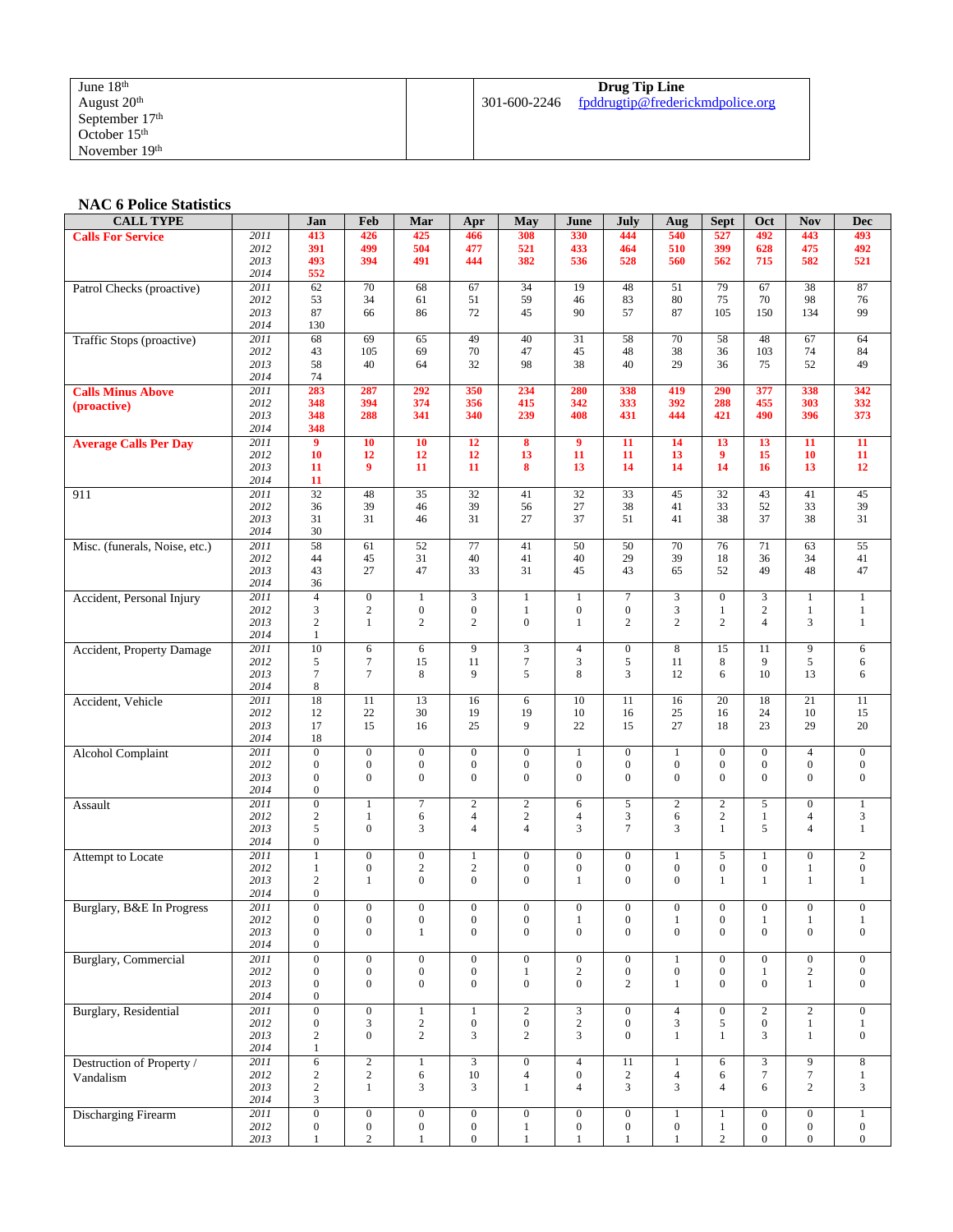|                            | 2014 | $\boldsymbol{0}$ |                  |                             |                  |                         |                  |                  |                  |                  |                  |                  |                  |
|----------------------------|------|------------------|------------------|-----------------------------|------------------|-------------------------|------------------|------------------|------------------|------------------|------------------|------------------|------------------|
| Disorderly Conduct/        | 2011 | $\overline{3}$   | $\mathbf{0}$     | $\mathbf{1}$                | $\boldsymbol{0}$ | $\sqrt{2}$              | $\mathbf{0}$     | $\sqrt{2}$       | 3                | $\overline{c}$   | $\boldsymbol{2}$ | $\mathbf{1}$     | $\overline{c}$   |
| Disturbance / Fight        | 2012 | $\mathbf{1}$     | $\mathbf{1}$     | $\mathbf{1}$                | $\sqrt{2}$       | $\boldsymbol{0}$        | $\sqrt{2}$       | $\sqrt{2}$       | $\boldsymbol{0}$ | $\boldsymbol{0}$ | 3                | $\overline{c}$   | 3                |
|                            | 2013 | 5                | $\overline{2}$   | $\boldsymbol{0}$            | $\overline{c}$   | 1                       | $\overline{4}$   | $\overline{4}$   | $\mathfrak{2}$   | $\overline{c}$   | $\overline{c}$   | $\overline{0}$   | $\mathbf{0}$     |
|                            | 2014 | $\overline{4}$   |                  |                             |                  |                         |                  |                  |                  |                  |                  |                  |                  |
|                            |      |                  |                  |                             |                  |                         |                  |                  |                  |                  |                  |                  |                  |
| Domestic Assault/Dispute   | 2011 | $\mathbf{1}$     | $\mathbf{1}$     | $\mathbf{0}$                | $\boldsymbol{0}$ | $\mathbf{1}$            | $\boldsymbol{0}$ | $\mathbf{1}$     | $\boldsymbol{2}$ | $\mathbf{0}$     | $\overline{2}$   | $\mathbf{1}$     | $\mathbf{1}$     |
|                            | 2012 | 1                | $\boldsymbol{0}$ | $\mathbf{1}$                | $\mathbf{1}$     | 3                       | 3                | $\boldsymbol{0}$ | $\mathbf{1}$     | $\overline{4}$   | $\mathbf{1}$     | $\mathbf{0}$     | $\mathbf{1}$     |
|                            | 2013 | $\overline{0}$   | $\boldsymbol{0}$ | $\mathbf{1}$                | $\boldsymbol{0}$ | $\boldsymbol{0}$        | $\mathbf{1}$     | $\mathbf{1}$     | $\mathbf{1}$     | $\boldsymbol{0}$ | $\mathbf{1}$     | $\mathbf{0}$     | $\mathbf{1}$     |
|                            | 2014 | $\mathbf{1}$     |                  |                             |                  |                         |                  |                  |                  |                  |                  |                  |                  |
|                            |      |                  |                  |                             |                  |                         |                  |                  |                  |                  |                  |                  |                  |
| <b>Drug Complaint</b>      | 2011 | $\overline{0}$   | $\boldsymbol{0}$ | $\mathbf{1}$                | $\mathbf{1}$     | $\overline{0}$          | $\mathbf{0}$     | $\boldsymbol{0}$ | $\boldsymbol{0}$ | $\mathbf{0}$     | $\mathbf{1}$     | $\mathbf{0}$     | $\boldsymbol{0}$ |
|                            | 2012 | $\mathbf{0}$     | $\boldsymbol{0}$ | $\boldsymbol{0}$            | $\boldsymbol{0}$ | $\mathbf{1}$            | $\sqrt{2}$       | $\boldsymbol{0}$ | $\boldsymbol{0}$ | $\mathbf{1}$     | $\boldsymbol{0}$ | $\overline{0}$   | 3                |
|                            | 2013 | 1                | 1                | $\sqrt{2}$                  | $\boldsymbol{0}$ | $\mathbf{1}$            | $\mathbf{1}$     | 2                | $\mathbf{1}$     | $\mathbf{1}$     | 1                | 2                | $\mathbf{0}$     |
|                            | 2014 | $\overline{0}$   |                  |                             |                  |                         |                  |                  |                  |                  |                  |                  |                  |
|                            |      |                  |                  |                             |                  |                         |                  |                  |                  |                  |                  |                  |                  |
| Fraud                      | 2011 | $\overline{0}$   | $\overline{0}$   | $\overline{0}$              | $\mathbf{1}$     | $\boldsymbol{0}$        | $\overline{2}$   | $\boldsymbol{0}$ | $\boldsymbol{0}$ | $\boldsymbol{0}$ | $\overline{2}$   | $\overline{4}$   | $\overline{4}$   |
|                            | 2012 | $\boldsymbol{2}$ | $\boldsymbol{0}$ | $\overline{c}$              | $\mathbf{1}$     | 3                       | $\boldsymbol{0}$ | $\boldsymbol{0}$ | $\mathbf{1}$     | $\mathbf{1}$     | $\mathbf{1}$     | $\overline{0}$   | $\boldsymbol{0}$ |
|                            | 2013 | $\mathbf{0}$     | $\mathbf{0}$     | 3                           | 6                | $\overline{0}$          | 3                | 3                | 5                | $\overline{2}$   | 3                | $\overline{c}$   | 3                |
|                            | 2014 | $\overline{0}$   |                  |                             |                  |                         |                  |                  |                  |                  |                  |                  |                  |
|                            |      |                  |                  |                             |                  |                         |                  |                  |                  |                  |                  |                  |                  |
| Graffiti                   | 2011 | $\overline{0}$   | $\boldsymbol{0}$ | $\sqrt{2}$                  | $\boldsymbol{0}$ | $\mathbf{1}$            | $\boldsymbol{0}$ | $\boldsymbol{0}$ | $\boldsymbol{0}$ | $\boldsymbol{0}$ | $\boldsymbol{0}$ | $\boldsymbol{0}$ | $\boldsymbol{0}$ |
|                            | 2012 | 1                | $\boldsymbol{0}$ | $\boldsymbol{0}$            | $\boldsymbol{0}$ | $\boldsymbol{0}$        | $\mathbf{1}$     | 1                | $\boldsymbol{0}$ | $\mathbf{1}$     | $\boldsymbol{0}$ | $\boldsymbol{0}$ | $\boldsymbol{0}$ |
|                            | 2013 | $\mathbf{1}$     | $\mathbf{1}$     | $\mathbf{0}$                | $\overline{0}$   | $\overline{0}$          | $\mathbf{1}$     | $\mathbf{0}$     | $\mathbf{1}$     | $\mathbf{1}$     | $\overline{0}$   | $\mathbf{1}$     | $\mathbf{0}$     |
|                            |      |                  |                  |                             |                  |                         |                  |                  |                  |                  |                  |                  |                  |
|                            | 2014 | $\mathbf{0}$     |                  |                             |                  |                         |                  |                  |                  |                  |                  |                  |                  |
| Harassment                 | 2011 | $\mathbf{1}$     | $\overline{0}$   | $\mathbf{1}$                | 1                | $\boldsymbol{0}$        | $\mathbf{0}$     | $\boldsymbol{0}$ | $\boldsymbol{0}$ | $\mathbf{0}$     | $\mathbf{0}$     | $\mathbf{0}$     | $\overline{0}$   |
|                            | 2012 | $\mathbf{1}$     | $\mathbf{1}$     | $\mathbf{1}$                | $\sqrt{2}$       | $\overline{\mathbf{c}}$ | $\boldsymbol{0}$ | $\mathbf{1}$     | $\mathbf{1}$     | $\boldsymbol{0}$ | $\boldsymbol{0}$ | $\mathbf{1}$     | $\boldsymbol{0}$ |
|                            | 2013 | $\mathbf{0}$     | 1                | $\boldsymbol{0}$            | $\overline{0}$   | $\mathbf{1}$            | $\boldsymbol{0}$ | $\mathbf{1}$     | $\mathbf{1}$     | $\overline{c}$   | $\mathbf{1}$     | $\mathbf{1}$     | $\mathbf{0}$     |
|                            |      |                  |                  |                             |                  |                         |                  |                  |                  |                  |                  |                  |                  |
|                            | 2014 | $\mathbf{0}$     |                  |                             |                  |                         |                  |                  |                  |                  |                  |                  |                  |
| Hit and Run, Property      | 2011 | $\overline{c}$   | 6                | $\overline{c}$              | $\overline{7}$   | $\overline{4}$          | $\overline{4}$   | $\mathbf{1}$     | $\boldsymbol{0}$ | $\sqrt{2}$       | $\overline{4}$   | $\overline{c}$   | 9                |
|                            | 2012 | $\overline{4}$   | $\overline{4}$   | 6                           | 3                | $\overline{4}$          | 5                | $\mathfrak{Z}$   | 5                | 3                | 3                | $\overline{c}$   | 5                |
| Damage                     | 2013 | 3                | $\overline{c}$   |                             | 8                | 1                       | $\overline{7}$   | 6                | 6                | $\overline{7}$   | $\overline{4}$   | $\tau$           |                  |
|                            |      |                  |                  | 5                           |                  |                         |                  |                  |                  |                  |                  |                  | $\overline{4}$   |
|                            | 2014 | 2                |                  |                             |                  |                         |                  |                  |                  |                  |                  |                  |                  |
| Juvenile Complaints        | 2011 | $\mathbf{1}$     | $\mathbf{1}$     | $\overline{c}$              | 3                | $\boldsymbol{0}$        | 5                | $\mathfrak{Z}$   | 6                | 16               | 7                | $\overline{4}$   | $\overline{4}$   |
|                            | 2012 | 6                | $\mathfrak{Z}$   | $\tau$                      | 3                | 6                       | $\mathbf{0}$     | $\boldsymbol{0}$ | $\overline{4}$   | 16               | 5                | $\tau$           | $\overline{c}$   |
|                            |      |                  |                  |                             |                  |                         |                  |                  |                  |                  |                  |                  |                  |
|                            | 2013 | 3                | 3                | $\mathbf{0}$                | $\mathbf{2}$     | 3                       | 11               | $\overline{7}$   | $\overline{c}$   | 2                | $\overline{4}$   | $\overline{4}$   | 3                |
|                            | 2014 | 5                |                  |                             |                  |                         |                  |                  |                  |                  |                  |                  |                  |
| Noise Complaint            | 2011 | $\overline{0}$   | $\boldsymbol{0}$ | $\mathbf{0}$                | $\boldsymbol{0}$ | $\boldsymbol{0}$        | $\boldsymbol{0}$ | $\mathbf{2}$     | $\boldsymbol{0}$ | $\mathbf{0}$     | $\mathbf{0}$     | $\mathbf{0}$     | $\mathbf{0}$     |
|                            | 2012 | $\boldsymbol{0}$ | $\boldsymbol{0}$ | $\boldsymbol{0}$            | $\boldsymbol{0}$ | $\boldsymbol{0}$        | $\boldsymbol{0}$ | $\boldsymbol{0}$ | $\boldsymbol{0}$ | $\mathbf{1}$     | 1                | $\overline{0}$   | $\boldsymbol{0}$ |
|                            |      |                  |                  |                             |                  |                         |                  |                  |                  |                  |                  |                  |                  |
|                            | 2013 | $\mathbf{0}$     | $\mathbf{0}$     | $\mathbf{0}$                | $\overline{0}$   | $\mathbf{0}$            | $\boldsymbol{0}$ | $\mathbf{0}$     | $\overline{0}$   | $\overline{0}$   | $\overline{0}$   | $\overline{0}$   | $\mathbf{0}$     |
|                            | 2014 | $\mathbf{0}$     |                  |                             |                  |                         |                  |                  |                  |                  |                  |                  |                  |
| Parking Complaint          | 2011 | $\overline{0}$   | $\boldsymbol{0}$ | $\boldsymbol{0}$            | $\boldsymbol{0}$ | $\boldsymbol{0}$        | $\mathbf{1}$     | $\boldsymbol{0}$ | $\boldsymbol{0}$ | 3                | $\sqrt{2}$       | $\boldsymbol{0}$ | $\mathbf{1}$     |
|                            |      |                  |                  |                             |                  |                         |                  |                  |                  |                  |                  |                  |                  |
|                            | 2012 | $\boldsymbol{0}$ | 1                | $\boldsymbol{0}$            | $\boldsymbol{0}$ | $\boldsymbol{0}$        | $\boldsymbol{0}$ | $\mathbf{1}$     | $\boldsymbol{0}$ | $\boldsymbol{0}$ | $\mathbf{1}$     | $\overline{c}$   | $\boldsymbol{0}$ |
|                            | 2013 | 1                | $\overline{c}$   | $\mathbf{1}$                | $\overline{0}$   | 1                       | $\mathbf{0}$     | $\mathbf{1}$     | $\overline{0}$   | $\Omega$         | $\Omega$         | $\Omega$         | $\mathbf{0}$     |
|                            | 2014 | $\overline{0}$   |                  |                             |                  |                         |                  |                  |                  |                  |                  |                  |                  |
| Robbery, Armed             | 2011 | $\mathbf{1}$     | $\boldsymbol{0}$ | $\mathbf{0}$                | $\overline{0}$   | $\boldsymbol{0}$        | $\boldsymbol{0}$ | $\boldsymbol{0}$ | $\mathbf{1}$     | $\mathbf{0}$     | $\mathbf{0}$     | $\mathbf{0}$     | $\overline{3}$   |
|                            |      |                  |                  |                             |                  |                         |                  |                  |                  |                  |                  |                  |                  |
|                            | 2012 | 1                | $\boldsymbol{0}$ | $\boldsymbol{0}$            | $\boldsymbol{0}$ | 1                       | $\boldsymbol{0}$ | $\boldsymbol{0}$ | $\boldsymbol{0}$ | $\boldsymbol{0}$ | $\boldsymbol{0}$ | $\overline{0}$   | $\boldsymbol{0}$ |
|                            | 2013 | $\overline{0}$   | $\boldsymbol{0}$ | $\mathbf{0}$                | $\overline{0}$   | $\boldsymbol{0}$        | $\overline{c}$   | $\mathbf{0}$     | $\overline{0}$   | $\overline{0}$   | $\mathbf{1}$     | $\overline{0}$   | $\mathbf{0}$     |
|                            | 2014 | $\mathbf{0}$     |                  |                             |                  |                         |                  |                  |                  |                  |                  |                  |                  |
|                            | 2011 | $\overline{0}$   | $\boldsymbol{0}$ | $\boldsymbol{0}$            | $\boldsymbol{0}$ | $\overline{0}$          | $\boldsymbol{0}$ | $\boldsymbol{0}$ | $\boldsymbol{0}$ | $\mathbf{0}$     | $\mathbf{0}$     | $\boldsymbol{0}$ | $\overline{0}$   |
| Robbery In Progress        |      |                  |                  |                             |                  |                         |                  |                  |                  |                  |                  |                  |                  |
|                            | 2012 | $\boldsymbol{0}$ | $\mathbf{0}$     | $\boldsymbol{0}$            | $\boldsymbol{0}$ | $\boldsymbol{0}$        | $\boldsymbol{0}$ | 1                | $\boldsymbol{0}$ | $\mathbf{0}$     | $\boldsymbol{0}$ | $\mathbf{1}$     | $\boldsymbol{0}$ |
|                            | 2013 | $\mathbf{0}$     | $\mathbf{0}$     | $\boldsymbol{0}$            | $\boldsymbol{0}$ | $\boldsymbol{0}$        | $\boldsymbol{0}$ | $\mathbf{0}$     | $\overline{0}$   | $\overline{0}$   | $\mathbf{0}$     | $\overline{0}$   | $\boldsymbol{0}$ |
|                            | 2014 | $\boldsymbol{0}$ |                  |                             |                  |                         |                  |                  |                  |                  |                  |                  |                  |
|                            |      |                  |                  |                             |                  |                         |                  |                  |                  |                  |                  |                  |                  |
| Robbery, Strong Arm/       | 2011 | $\mathbf{1}$     | $\overline{0}$   | $\overline{0}$              | $\overline{0}$   | $\mathbf{1}$            | $\overline{0}$   | $\overline{0}$   | $\overline{0}$   | $\mathbf{1}$     | $\mathbf{1}$     | $\overline{0}$   | $\mathbf{1}$     |
| <b>Occurred Earlier</b>    | 2012 | $\boldsymbol{0}$ | $\boldsymbol{0}$ | $\boldsymbol{0}$            | $\boldsymbol{0}$ | $\boldsymbol{0}$        | $\boldsymbol{0}$ | $\boldsymbol{0}$ | $\boldsymbol{0}$ | $\mathbf{0}$     | $\boldsymbol{0}$ | $\mathbf{0}$     | $\boldsymbol{0}$ |
|                            | 2013 | $\overline{0}$   | $\boldsymbol{0}$ | $\boldsymbol{0}$            | $\mathbf{0}$     | $\boldsymbol{0}$        | $\boldsymbol{0}$ | $\mathbf{1}$     | $\overline{c}$   | $\overline{0}$   | $\overline{0}$   | $\overline{0}$   | $\boldsymbol{0}$ |
|                            | 2014 | $\mathbf{0}$     |                  |                             |                  |                         |                  |                  |                  |                  |                  |                  |                  |
|                            |      |                  |                  |                             |                  |                         |                  |                  |                  |                  |                  |                  |                  |
| Sex Offense/Rape           | 2011 |                  | $\mathbf{0}$     | $\boldsymbol{0}$            | $\boldsymbol{0}$ | 4                       | $\overline{c}$   | $\mathbf{2}$     | $\boldsymbol{0}$ | $\boldsymbol{0}$ |                  | $\overline{0}$   | $\overline{4}$   |
|                            | 2012 | $\overline{4}$   | $\boldsymbol{0}$ | $\ensuremath{\mathfrak{Z}}$ | $\mathbf{1}$     | $\boldsymbol{0}$        | $\mathbf{1}$     | $\overline{4}$   | $\boldsymbol{0}$ | $\boldsymbol{0}$ | $\sqrt{2}$       | $\boldsymbol{0}$ | $\boldsymbol{0}$ |
|                            | 2013 | $\mathbf{1}$     | 3                | $\mathbf{1}$                | $\overline{c}$   | $\boldsymbol{0}$        | $\mathbf{2}$     | $\boldsymbol{0}$ | $\overline{0}$   | $\mathbf{1}$     | $\overline{0}$   | $\overline{0}$   | $\boldsymbol{0}$ |
|                            | 2014 | 1                |                  |                             |                  |                         |                  |                  |                  |                  |                  |                  |                  |
|                            |      |                  |                  |                             |                  |                         |                  |                  |                  |                  |                  |                  |                  |
| Shooting                   | 2011 | $\overline{2}$   | $\overline{0}$   | $\overline{0}$              | $\overline{0}$   | $\overline{0}$          | $\overline{0}$   | $\overline{0}$   | $\overline{0}$   | $\overline{0}$   | $\overline{0}$   | $\overline{0}$   | $\mathbf{0}$     |
|                            | 2012 | $\boldsymbol{0}$ | $\boldsymbol{0}$ | $\boldsymbol{0}$            | $\boldsymbol{0}$ | $\boldsymbol{0}$        | $\boldsymbol{0}$ | $\boldsymbol{0}$ | $\mathbf{1}$     | $\boldsymbol{0}$ | $\overline{c}$   | $\mathbf{1}$     | $\boldsymbol{0}$ |
|                            | 2013 | $\overline{0}$   | $\boldsymbol{0}$ | $\boldsymbol{0}$            | $\boldsymbol{0}$ | $\boldsymbol{0}$        | $\boldsymbol{0}$ | $\boldsymbol{0}$ | $\boldsymbol{0}$ | $\mathbf{0}$     | $\overline{0}$   | $\overline{0}$   | $\boldsymbol{0}$ |
|                            | 2014 | $\boldsymbol{0}$ |                  |                             |                  |                         |                  |                  |                  |                  |                  |                  |                  |
|                            |      |                  |                  |                             |                  |                         |                  |                  |                  |                  |                  |                  |                  |
| Stabbing                   | 2011 | $\overline{0}$   | $\boldsymbol{0}$ | $\boldsymbol{0}$            | $\boldsymbol{0}$ | $\boldsymbol{0}$        | $\mathbf{0}$     | $\boldsymbol{0}$ | $\boldsymbol{0}$ | $\boldsymbol{0}$ | $\overline{0}$   | $\mathbf{0}$     | $\boldsymbol{0}$ |
|                            | 2012 | $\boldsymbol{0}$ | $\boldsymbol{0}$ | $\boldsymbol{0}$            | $\boldsymbol{0}$ | $\boldsymbol{0}$        | $\boldsymbol{0}$ | $\boldsymbol{0}$ | $\boldsymbol{0}$ | $\boldsymbol{0}$ | $\boldsymbol{0}$ | $\boldsymbol{0}$ | $\boldsymbol{0}$ |
|                            | 2013 | $\boldsymbol{0}$ | 1                | 1                           | 1                | $\boldsymbol{0}$        | $\boldsymbol{0}$ | $\boldsymbol{0}$ | $\overline{0}$   | $\overline{0}$   | $\overline{0}$   | 1                | $\mathbf{0}$     |
|                            | 2014 | $\mathbf{1}$     |                  |                             |                  |                         |                  |                  |                  |                  |                  |                  |                  |
|                            |      |                  |                  |                             |                  |                         |                  |                  |                  |                  |                  |                  |                  |
| Suspicious - Activity/     | 2011 | 21               | $\overline{32}$  | $\overline{33}$             | 30               | 13                      | $\overline{25}$  | 47               | $\overline{57}$  | 51               | 44               | 36               | $\overline{22}$  |
| Person/Situation/Vehicle   | 2012 | 21               | 31               | $30\,$                      | 36               | 36                      | 9                | 40               | 37               | 20               | 69               | 31               | 39               |
|                            | 2013 | 35               | 16               | 32                          | 32               | 20                      | 39               | 45               | 30               | 29               | 51               | 24               | 32               |
|                            | 2014 | 30               |                  |                             |                  |                         |                  |                  |                  |                  |                  |                  |                  |
|                            |      |                  |                  |                             |                  |                         |                  |                  |                  |                  |                  |                  |                  |
| Tampering with a vehicle   | 2011 | $\boldsymbol{0}$ | $\boldsymbol{0}$ | $\boldsymbol{0}$            | $\boldsymbol{0}$ | $\boldsymbol{0}$        | $\boldsymbol{0}$ | $\boldsymbol{0}$ | $\boldsymbol{0}$ | $\boldsymbol{0}$ | $\boldsymbol{0}$ | $\boldsymbol{0}$ | $\boldsymbol{0}$ |
|                            | 2012 | $\mathbf{1}$     | $\boldsymbol{0}$ | $\boldsymbol{0}$            | $\overline{c}$   | $\boldsymbol{0}$        | $\sqrt{2}$       | 1                | $\mathbf{1}$     | $\sqrt{2}$       | $\mathbf{1}$     | $\boldsymbol{0}$ | $\overline{4}$   |
|                            | 2013 | $\overline{c}$   | $\mathbf{1}$     | $\mathbf{1}$                | $\mathbf{1}$     | $\mathbf{1}$            | $\boldsymbol{0}$ | $\mathbf{0}$     | $\overline{c}$   | 2                | $\mathbf{0}$     | $\mathbf{1}$     | $\mathbf{0}$     |
|                            | 2014 | $\mathbf{1}$     |                  |                             |                  |                         |                  |                  |                  |                  |                  |                  |                  |
|                            |      |                  |                  |                             |                  |                         |                  |                  |                  |                  |                  |                  |                  |
| Theft                      | 2011 | $\overline{12}$  | $\overline{10}$  | 11                          | $\tau$           | $\overline{3}$          | $\overline{11}$  | $\overline{9}$   | $\overline{13}$  | $\overline{7}$   | $\overline{9}$   | $\overline{10}$  | $\overline{13}$  |
|                            | 2012 | 9                | 6                | 5                           | 12               | 15                      | 16               | 15               | 12               | 10               | 10               | 9                | $21\,$           |
|                            | 2013 | 8                | 14               | 8                           | 6                | 8                       | 9                | 13               | 14               | 10               | 11               | 10               | $\overline{4}$   |
|                            |      |                  |                  |                             |                  |                         |                  |                  |                  |                  |                  |                  |                  |
|                            | 2014 | 11               |                  |                             |                  |                         |                  |                  |                  |                  |                  |                  |                  |
| Vehicle Theft              | 2011 | $\boldsymbol{0}$ | $\boldsymbol{0}$ | $\boldsymbol{0}$            | $\mathbf{1}$     | $\mathbf{1}$            | $\boldsymbol{0}$ | $\boldsymbol{0}$ | $\mathbf{1}$     | $\mathbf{1}$     | $\overline{0}$   | $\boldsymbol{0}$ | $\boldsymbol{0}$ |
|                            | 2012 | $\boldsymbol{0}$ | $\boldsymbol{0}$ | $\boldsymbol{0}$            | $\boldsymbol{0}$ | $\boldsymbol{0}$        | $\mathbf{1}$     | $\boldsymbol{0}$ | $\boldsymbol{0}$ | $\boldsymbol{0}$ | $\mathbf{1}$     | $\mathbf{1}$     | $\mathbf{1}$     |
|                            | 2013 | $\mathbf{0}$     | $\boldsymbol{0}$ | $\mathbf{1}$                | $\boldsymbol{0}$ | $\boldsymbol{0}$        | $\boldsymbol{0}$ | $\mathbf{1}$     | $\boldsymbol{0}$ | $\mathbf{1}$     | $\mathbf{0}$     | $\mathbf{1}$     | $\boldsymbol{0}$ |
|                            |      |                  |                  |                             |                  |                         |                  |                  |                  |                  |                  |                  |                  |
|                            | 2014 | $\boldsymbol{0}$ |                  |                             |                  |                         |                  |                  |                  |                  |                  |                  |                  |
| Weapon Complaint/Violation | 2011 | $\boldsymbol{0}$ | $\boldsymbol{0}$ | $\boldsymbol{0}$            | $\mathbf{1}$     | $\boldsymbol{0}$        | $\boldsymbol{0}$ | $\boldsymbol{0}$ | $\boldsymbol{0}$ | $\boldsymbol{0}$ | $\boldsymbol{0}$ | $\mathbf{1}$     | $\boldsymbol{0}$ |
|                            | 2012 | $\boldsymbol{0}$ | $\boldsymbol{0}$ | $\boldsymbol{0}$            | $\boldsymbol{0}$ | $\boldsymbol{0}$        | $\boldsymbol{0}$ | $\boldsymbol{0}$ | $\boldsymbol{0}$ | $\mathbf{1}$     | $\boldsymbol{0}$ | $\mathbf{1}$     | $\boldsymbol{0}$ |
|                            |      |                  |                  |                             |                  |                         |                  |                  |                  |                  |                  |                  |                  |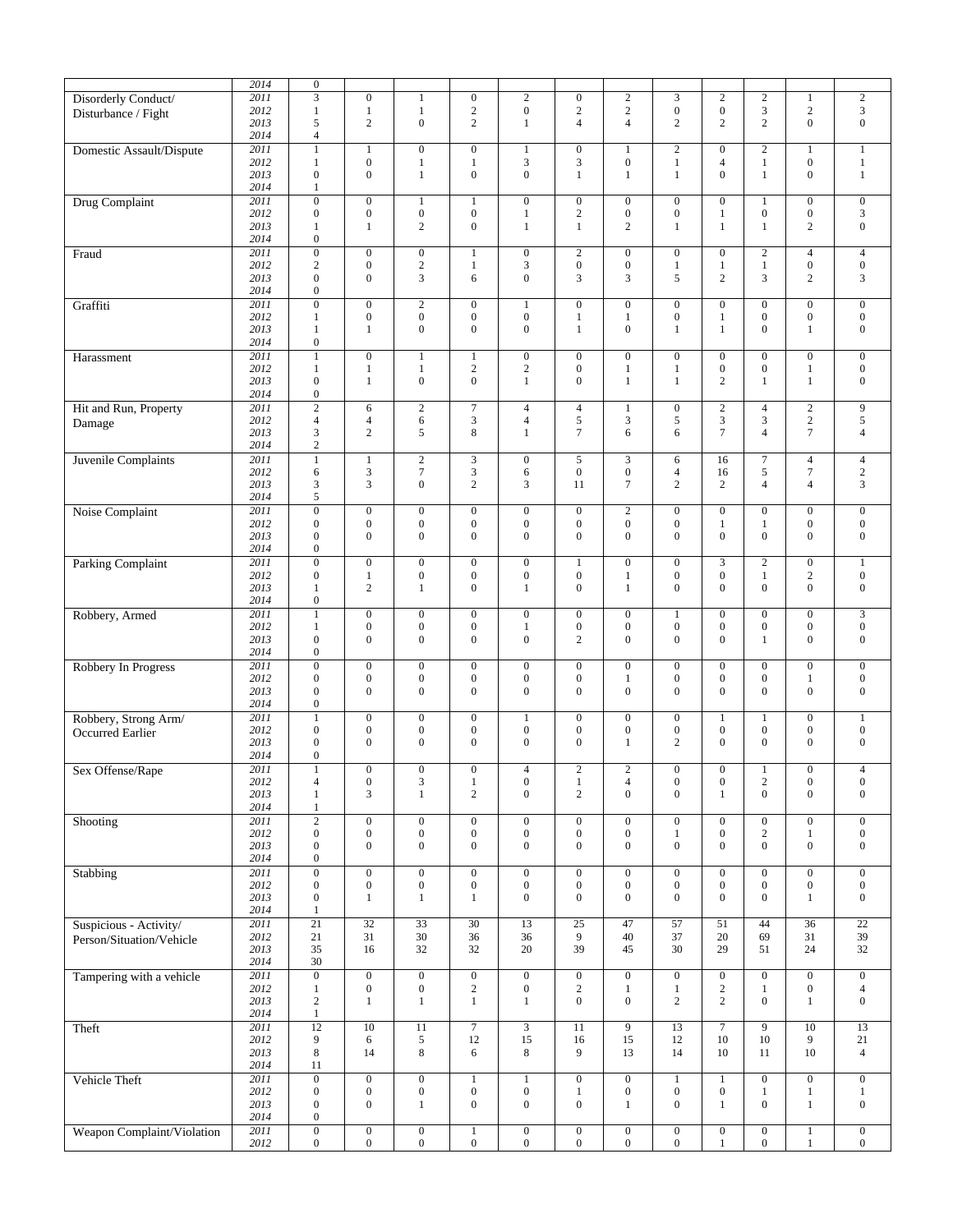|                          | 2013<br>2014              | $\overline{0}$<br>$\boldsymbol{0}$   | $\overline{0}$                       | $\overline{0}$                       | $\overline{0}$                       | $\overline{0}$                       | $\overline{0}$                       | $\mathbf{1}$                         | $\overline{0}$                       | $\boldsymbol{0}$                     | $\boldsymbol{0}$                     | $\mathbf{1}$                         | $\mathbf{1}$                         |
|--------------------------|---------------------------|--------------------------------------|--------------------------------------|--------------------------------------|--------------------------------------|--------------------------------------|--------------------------------------|--------------------------------------|--------------------------------------|--------------------------------------|--------------------------------------|--------------------------------------|--------------------------------------|
| <b>ARRESTS</b>           |                           | Jan                                  | Feb                                  | Mar                                  | Apr                                  | May                                  | June                                 | July                                 | Aug                                  | Sept                                 | Oct                                  | <b>Nov</b>                           | <b>Dec</b>                           |
| Accident, PD/PI          | 2011                      | $\mathbf{0}$                         | $\mathbf{0}$                         | $\boldsymbol{0}$                     | $\boldsymbol{0}$                     | $\boldsymbol{0}$                     | $\boldsymbol{0}$                     | $\mathbf{0}$                         | $\boldsymbol{0}$                     | $\overline{0}$                       | $\mathbf{0}$                         | $\mathbf{1}$                         | $\boldsymbol{0}$                     |
|                          | 2012<br>2013              | $\mathbf{1}$<br>$\boldsymbol{0}$     | $\boldsymbol{0}$<br>$\boldsymbol{0}$ | $\boldsymbol{0}$<br>$\boldsymbol{0}$ | $\boldsymbol{0}$<br>$\mathbf{1}$     | $\sqrt{2}$<br>$\boldsymbol{0}$       | $\boldsymbol{0}$<br>$\boldsymbol{0}$ | $\boldsymbol{0}$<br>$\overline{0}$   | $\boldsymbol{0}$<br>$\mathbf{0}$     | $\boldsymbol{0}$<br>$\overline{0}$   | $\boldsymbol{0}$<br>$\mathbf{1}$     | $\boldsymbol{0}$<br>1                | $\mathbf 0$<br>$\boldsymbol{0}$      |
|                          | 2014                      | $\mathbf{0}$                         |                                      |                                      |                                      |                                      |                                      |                                      |                                      |                                      |                                      |                                      |                                      |
| Assault                  | 2011<br>2012              | $\boldsymbol{0}$<br>$\boldsymbol{0}$ | $\boldsymbol{0}$<br>$\boldsymbol{0}$ | $\boldsymbol{0}$                     | $\boldsymbol{0}$<br>$\boldsymbol{0}$ | $\mathbf{1}$<br>$\boldsymbol{0}$     | $\boldsymbol{0}$<br>$1\,$            | $\mathbf{1}$<br>$\boldsymbol{0}$     | $\boldsymbol{0}$<br>$\boldsymbol{0}$ | $\boldsymbol{0}$<br>$\boldsymbol{0}$ | $\mathbf{0}$<br>$\mathbf{1}$         | $\sqrt{2}$                           | $\boldsymbol{0}$<br>$\boldsymbol{0}$ |
|                          | 2013                      | $\mathbf{0}$                         | $\boldsymbol{0}$                     | $\mathbf{1}$<br>$\mathbf{0}$         | $\boldsymbol{0}$                     | $\boldsymbol{0}$                     | $\boldsymbol{0}$                     | $\overline{0}$                       | $\mathbf{1}$                         | $\mathbf{0}$                         | $\mathbf{0}$                         | $\,1\,$<br>$\mathbf{1}$              | $\boldsymbol{0}$                     |
|                          | 2014                      | $\mathbf{0}$                         |                                      |                                      |                                      |                                      |                                      |                                      |                                      |                                      |                                      |                                      |                                      |
| <b>Burglary</b>          | 2011                      | $\boldsymbol{0}$<br>$\boldsymbol{0}$ | $\mathbf{0}$<br>$\boldsymbol{0}$     | $\boldsymbol{0}$<br>$\boldsymbol{0}$ | $\boldsymbol{0}$<br>$\boldsymbol{0}$ | $\mathbf{1}$<br>$\boldsymbol{0}$     | $\boldsymbol{0}$                     | $\mathbf{0}$<br>$\mathbf{0}$         | $\mathbf{1}$<br>$\boldsymbol{0}$     | $\mathbf{1}$<br>$\boldsymbol{0}$     | 1<br>$\boldsymbol{0}$                | $\boldsymbol{0}$<br>$\boldsymbol{0}$ | $\boldsymbol{0}$<br>$\boldsymbol{0}$ |
|                          | 2012<br>2013              | $\mathbf{0}$                         | $\boldsymbol{0}$                     | 1                                    | $\mathbf{0}$                         | $\mathbf{0}$                         | $\,1$<br>$\boldsymbol{0}$            | $\overline{0}$                       | $\mathbf{0}$                         | $\boldsymbol{0}$                     | $\mathbf{0}$                         | $\mathbf{0}$                         | $\boldsymbol{0}$                     |
|                          | 2014                      | $\boldsymbol{0}$                     |                                      |                                      |                                      |                                      |                                      |                                      |                                      |                                      |                                      |                                      |                                      |
| Destruction of Property  | 2011<br>2012              | $\boldsymbol{0}$<br>$\mathbf{0}$     | $\mathbf{0}$<br>$\boldsymbol{0}$     | $\boldsymbol{0}$<br>$\mathbf{1}$     | $\boldsymbol{0}$<br>$\boldsymbol{0}$ | $\boldsymbol{0}$<br>$\boldsymbol{0}$ | $\boldsymbol{0}$<br>$\boldsymbol{0}$ | $\mathbf{0}$<br>$\boldsymbol{0}$     | $\boldsymbol{0}$<br>$\boldsymbol{0}$ | $\mathbf{1}$<br>$\boldsymbol{0}$     | $\boldsymbol{0}$                     | $\,1$<br>$\boldsymbol{0}$            | $\boldsymbol{0}$<br>$\boldsymbol{0}$ |
|                          | 2013                      | $\mathbf{0}$                         | $\boldsymbol{0}$                     | $\boldsymbol{0}$                     | $\boldsymbol{0}$                     | $\boldsymbol{0}$                     | $\boldsymbol{0}$                     | $\overline{0}$                       | $\mathbf{0}$                         | $\overline{0}$                       | $\mathbf{1}$<br>$\mathbf{0}$         | $\boldsymbol{0}$                     | $\boldsymbol{0}$                     |
|                          | 2014                      | $\mathbf{0}$                         |                                      |                                      |                                      |                                      |                                      |                                      |                                      |                                      |                                      |                                      |                                      |
| Disorderly Conduct/      | 2011<br>2012              | $\overline{0}$                       | $\boldsymbol{0}$<br>$\mathbf{1}$     | $\boldsymbol{0}$<br>$\mathbf{0}$     | $\boldsymbol{0}$                     | $\overline{2}$<br>$\mathbf{1}$       | $\boldsymbol{0}$<br>$\boldsymbol{0}$ | $\boldsymbol{2}$<br>1                | $\boldsymbol{0}$<br>$\boldsymbol{0}$ | $\boldsymbol{0}$<br>$\boldsymbol{0}$ | $\mathbf{1}$<br>$\boldsymbol{0}$     | $\mathbf{1}$<br>$\boldsymbol{0}$     | $\mathbf{1}$<br>$\boldsymbol{0}$     |
| Disturbance              | 2013                      | $\mathbf{1}$<br>$\overline{c}$       | $\mathbf{1}$                         | $\boldsymbol{0}$                     | $\mathbf{1}$<br>$\mathbf{0}$         | $\boldsymbol{0}$                     | $\mathbf{1}$                         | $\overline{0}$                       | $\mathbf{0}$                         | $\boldsymbol{0}$                     | $\mathbf{1}$                         | $\mathbf{0}$                         | $\boldsymbol{0}$                     |
|                          | 2014                      | $\sqrt{2}$                           |                                      |                                      |                                      |                                      |                                      |                                      |                                      |                                      |                                      |                                      |                                      |
| Domestic Assault/Dispute | 2011<br>2012              | $\mathbf{1}$<br>$\mathbf{1}$         | $\mathbf{0}$<br>$\boldsymbol{0}$     | $\boldsymbol{0}$<br>$\mathbf{1}$     | $\mathbf{1}$<br>1                    | $\boldsymbol{0}$<br>$\mathbf{1}$     | $\boldsymbol{0}$<br>$\mathfrak{Z}$   | 1<br>$\boldsymbol{0}$                | $\boldsymbol{0}$<br>$\mathbf{1}$     | $\boldsymbol{0}$<br>$\boldsymbol{2}$ | 1<br>$\mathbf{1}$                    | $\boldsymbol{0}$<br>$\mathbf{0}$     | $\overline{0}$<br>$\mathbf{1}$       |
|                          | 2013                      | $\mathbf{0}$                         | $\overline{0}$                       | $\mathbf{1}$                         | $\boldsymbol{0}$                     | $\boldsymbol{0}$                     | $\mathbf{1}$                         | $\mathbf{1}$                         | $\boldsymbol{0}$                     | $\mathbf{0}$                         | $\mathbf{1}$                         | $\boldsymbol{0}$                     | $\mathbf{1}$                         |
|                          | 2014                      | 1                                    |                                      |                                      |                                      |                                      |                                      |                                      |                                      |                                      |                                      |                                      |                                      |
| Drug Complaint           | 2011<br>2012              | $\boldsymbol{0}$<br>$\mathbf{0}$     | $\boldsymbol{0}$<br>$\boldsymbol{0}$ | $\boldsymbol{0}$<br>$\boldsymbol{0}$ | $\boldsymbol{0}$<br>$\boldsymbol{0}$ | $\boldsymbol{0}$<br>$\mathbf{1}$     | $\boldsymbol{0}$<br>$\boldsymbol{0}$ | $\mathbf{0}$<br>$\mathbf{0}$         | $\boldsymbol{0}$<br>$\boldsymbol{0}$ | $\boldsymbol{0}$<br>$\mathbf{1}$     | $\mathbf{1}$<br>$\boldsymbol{0}$     | $\boldsymbol{0}$<br>$\mathbf{0}$     | $\boldsymbol{0}$<br>$\sqrt{2}$       |
|                          | 2013                      | $\boldsymbol{0}$                     | $\mathbf{0}$                         | $\boldsymbol{0}$                     | $\boldsymbol{0}$                     | 1                                    | $\boldsymbol{0}$                     | $\mathbf{2}$                         | $\mathbf{1}$                         | $\mathbf{1}$                         | $\mathbf{1}$                         | $\mathbf{0}$                         | $\boldsymbol{0}$                     |
|                          | 2014                      | $\mathbf{0}$                         |                                      |                                      |                                      |                                      |                                      |                                      |                                      |                                      |                                      |                                      |                                      |
| Hit and Run, Property    | 2011<br>2012              | $\overline{0}$<br>$\boldsymbol{0}$   | $\mathbf{0}$<br>$\boldsymbol{0}$     | $\boldsymbol{0}$<br>$\boldsymbol{0}$ | $\boldsymbol{0}$<br>$\boldsymbol{0}$ | $\boldsymbol{0}$<br>$\boldsymbol{0}$ | $\boldsymbol{0}$<br>$\boldsymbol{0}$ | $\boldsymbol{0}$<br>$\boldsymbol{0}$ | $\mathbf{0}$<br>$\boldsymbol{0}$     | $\mathbf{0}$<br>$\boldsymbol{0}$     | $\mathbf{1}$<br>$\boldsymbol{0}$     | $\mathbf{0}$<br>$\boldsymbol{0}$     | $\boldsymbol{0}$<br>$\boldsymbol{0}$ |
| Damage                   | 2013                      | $\mathbf{0}$                         | $\boldsymbol{0}$                     | $\mathbf{0}$                         | $\mathbf{0}$                         | $\mathbf{0}$                         | $\boldsymbol{0}$                     | $\mathbf{0}$                         | $\mathbf{0}$                         | $\mathbf{0}$                         | $\mathbf{0}$                         | $\mathbf{1}$                         | $\boldsymbol{0}$                     |
|                          | 2014                      | $\mathbf{0}$                         |                                      |                                      |                                      |                                      |                                      |                                      |                                      |                                      |                                      |                                      |                                      |
| Misc.                    | 2011<br>2012              | $\boldsymbol{0}$<br>$\sqrt{2}$       | $\boldsymbol{0}$<br>$\sqrt{2}$       | $\boldsymbol{0}$<br>$\mathbf{1}$     | $\mathbf{1}$<br>$\boldsymbol{0}$     | $\mathbf{1}$<br>$\mathbf{1}$         | $\mathfrak{Z}$<br>$\sqrt{2}$         | $\boldsymbol{0}$<br>$\mathbf{0}$     | $\mathfrak{Z}$<br>$\boldsymbol{0}$   | 3<br>$\mathbf{1}$                    | $\boldsymbol{0}$<br>$\boldsymbol{0}$ | $\sqrt{2}$<br>$\sqrt{2}$             | $\boldsymbol{0}$<br>1                |
|                          | 2013                      | $\overline{4}$                       | $\mathbf{1}$                         | $\mathbf{1}$                         | $\overline{4}$                       | $\mathbf{1}$                         | $\mathbf{2}$                         | $\mathbf{0}$                         | $\mathbf{1}$                         | $\mathbf{1}$                         | $\mathbf{0}$                         | $\mathbf{1}$                         | $\boldsymbol{0}$                     |
|                          | 2014                      | $\mathbf{1}$                         |                                      |                                      |                                      |                                      |                                      |                                      |                                      |                                      |                                      |                                      |                                      |
| Robbery                  | 2011<br>2012              | $\boldsymbol{0}$<br>$\mathbf{0}$     | $\mathbf{0}$<br>$\boldsymbol{0}$     | $\mathbf{0}$<br>$\boldsymbol{0}$     | $\mathbf{1}$<br>$\boldsymbol{0}$     | $\boldsymbol{0}$<br>$\boldsymbol{0}$ | $\boldsymbol{0}$<br>$\boldsymbol{0}$ | $\boldsymbol{0}$<br>$\boldsymbol{0}$ | $\boldsymbol{0}$<br>$\boldsymbol{0}$ | $\mathbf{1}$<br>$\boldsymbol{0}$     | $\boldsymbol{0}$<br>$\boldsymbol{0}$ | $\boldsymbol{0}$<br>$\boldsymbol{0}$ | $\mathbf{1}$<br>$\boldsymbol{0}$     |
|                          | 2013                      | $\mathbf{0}$                         | $\mathbf{0}$                         | $\mathbf{0}$                         | $\mathbf{0}$                         | $\boldsymbol{0}$                     | $\boldsymbol{0}$                     | $\overline{0}$                       | $\mathbf{0}$                         | $\mathbf{0}$                         | $\boldsymbol{0}$                     | $\mathbf{0}$                         | $\boldsymbol{0}$                     |
|                          | 2014                      | $\boldsymbol{0}$                     |                                      |                                      |                                      |                                      |                                      |                                      |                                      |                                      |                                      |                                      |                                      |
| Selective Enforcement    | 2011<br>2012              | $\sqrt{2}$<br>$\boldsymbol{0}$       | $\,1$<br>$\boldsymbol{0}$            | $\boldsymbol{0}$<br>$\boldsymbol{0}$ | $\sqrt{2}$<br>$\boldsymbol{0}$       | $\boldsymbol{0}$<br>$\boldsymbol{0}$ | $\boldsymbol{0}$<br>$\boldsymbol{0}$ | $\boldsymbol{0}$<br>$\mathbf{0}$     | $\boldsymbol{0}$<br>$\mathbf{0}$     | $\boldsymbol{0}$<br>$\boldsymbol{0}$ | $\boldsymbol{0}$<br>$\boldsymbol{0}$ | $\boldsymbol{0}$<br>$\mathbf{0}$     | $\boldsymbol{0}$<br>$\boldsymbol{0}$ |
|                          | 2013                      | $\boldsymbol{0}$                     | $\mathbf{0}$                         | $\mathbf{0}$                         | $\boldsymbol{0}$                     | $\boldsymbol{0}$                     | $\mathbf{0}$                         | $\overline{0}$                       | $\mathbf{0}$                         | $\overline{0}$                       | $\mathbf{0}$                         | $\mathbf{0}$                         | $\boldsymbol{0}$                     |
|                          | 2014                      | $\boldsymbol{0}$                     |                                      |                                      |                                      |                                      |                                      |                                      |                                      |                                      |                                      |                                      |                                      |
| Suspicious               | $\overline{2011}$<br>2012 | $\mathbf{1}$<br>$\mathbf{0}$         | $\mathbf{1}$<br>$\mathbf{1}$         | $\mathbf{0}$<br>$\boldsymbol{0}$     | $\mathbf{0}$<br>1                    | $\boldsymbol{0}$<br>$\boldsymbol{0}$ | $\boldsymbol{0}$<br>$\sqrt{2}$       | $\mathbf{1}$<br>$\boldsymbol{0}$     | $1\,$<br>$\mathbf{1}$                | $\sqrt{2}$<br>$\boldsymbol{0}$       | $\overline{4}$<br>$\sqrt{3}$         | $\mathbf{0}$<br>$\mathbf{0}$         | $\mathbf{1}$<br>$\sqrt{2}$           |
| Person/Situation/Vehicle | 2013                      | $\mathbf{1}$                         | $\boldsymbol{0}$                     | $\mathbf{1}$                         | $\mathbf{0}$                         | $\mathbf{0}$                         | $\mathbf{1}$                         | 3                                    | $\mathbf{1}$                         | $\mathbf{1}$                         | $\mathbf{2}$                         | $\mathbf{0}$                         | $\mathbf{2}$                         |
|                          | 2014                      | $\sqrt{2}$                           |                                      |                                      |                                      |                                      |                                      |                                      |                                      |                                      |                                      |                                      |                                      |
| Theft                    | 2011<br>2012              | 6<br>$\boldsymbol{0}$                | 9<br>$\boldsymbol{0}$                | $\overline{4}$<br>$\boldsymbol{0}$   | $\overline{7}$<br>$\boldsymbol{0}$   | $\boldsymbol{0}$<br>$\mathbf{1}$     | $\boldsymbol{0}$<br>$\boldsymbol{2}$ | $\mathbf{1}$<br>$\boldsymbol{0}$     | 3<br>1                               | $\boldsymbol{0}$<br>$\boldsymbol{0}$ | $\boldsymbol{0}$<br>$\boldsymbol{0}$ | $\overline{0}$<br>$\boldsymbol{0}$   | $\overline{c}$<br>3                  |
|                          | 2013                      | $\sqrt{2}$                           | $\mathbf{1}$                         | $\boldsymbol{0}$                     | $\mathbf{1}$                         | $\mathbf{1}$                         | $\boldsymbol{0}$                     | $\boldsymbol{0}$                     | $\mathbf{0}$                         | $\overline{0}$                       | $\mathbf{1}$                         | $\overline{2}$                       | $\boldsymbol{0}$                     |
|                          | 2014<br>2011              | $\mathbf{0}$<br>$\overline{0}$       | $\overline{0}$                       | $\overline{0}$                       | $\overline{0}$                       | $\overline{3}$                       | $\overline{2}$                       | $\overline{4}$                       | 6                                    | $\mathbf{1}$                         |                                      | $\overline{5}$                       | $\overline{5}$                       |
| Traffic                  | 2012                      | $\mathbf{1}$                         | 3                                    | $\mathbf{1}$                         | $\mathbf{1}$                         | 6                                    | 3                                    | 3                                    | $\overline{4}$                       | 6                                    | 6<br>6                               | 3                                    | 3                                    |
|                          | 2013                      | $\overline{4}$                       | $\mathbf{2}$                         | $\overline{4}$                       | $\overline{2}$                       | 6                                    | 3                                    | $\mathbf{1}$                         | $\overline{2}$                       | $\overline{4}$                       | 5                                    | 3                                    | 12                                   |
|                          | 2014<br>2011              | 8<br>$\overline{0}$                  | $\overline{0}$                       | $\overline{0}$                       | $\overline{0}$                       |                                      |                                      | $\overline{0}$                       | $\overline{0}$                       | $\overline{0}$                       | $\mathbf{1}$                         | $\overline{0}$                       |                                      |
| Trespass                 | 2012                      | $\boldsymbol{0}$                     | $\sqrt{2}$                           | $\boldsymbol{0}$                     | $\boldsymbol{0}$                     | $\overline{2}$<br>$\mathbf{1}$       | $\mathbf{1}$<br>$\boldsymbol{0}$     | $\mathbf{1}$                         | $\boldsymbol{0}$                     | $\mathbf{1}$                         | $\mathbf{1}$                         | $\overline{0}$                       | $\mathbf{1}$<br>$\boldsymbol{0}$     |
|                          | 2013                      | $\mathbf{0}$                         | $\boldsymbol{0}$                     | $\mathbf{1}$                         | $\mathbf{1}$                         | $\boldsymbol{0}$                     | $\boldsymbol{0}$                     | $\mathbf{1}$                         | $\overline{2}$                       | $\overline{2}$                       | $\mathbf{1}$                         | $\mathbf{0}$                         | $\boldsymbol{0}$                     |
| <b>Weapons Violation</b> | 2014<br>2011              | $\mathbf{0}$<br>$\overline{0}$       | $\boldsymbol{0}$                     | $\overline{0}$                       | $\boldsymbol{0}$                     | $\overline{0}$                       | $\boldsymbol{0}$                     | $\boldsymbol{0}$                     | $\overline{0}$                       | $\overline{0}$                       | $\mathbf{0}$                         | $\overline{0}$                       | $\boldsymbol{0}$                     |
|                          | 2012                      | $\boldsymbol{0}$                     | $\boldsymbol{0}$                     | $\boldsymbol{0}$                     | $\boldsymbol{0}$                     | $\boldsymbol{0}$                     | $\boldsymbol{0}$                     | $\boldsymbol{0}$                     | $\boldsymbol{0}$                     | $\boldsymbol{0}$                     | $\boldsymbol{0}$                     | $\mathbf{1}$                         | $\boldsymbol{0}$                     |
|                          | 2013                      | $\boldsymbol{0}$                     | $\boldsymbol{0}$                     | $\boldsymbol{0}$                     | $\boldsymbol{0}$                     | $\boldsymbol{0}$                     | $\boldsymbol{0}$                     | $\boldsymbol{0}$                     | $\mathbf{0}$                         | $\overline{0}$                       | $\overline{0}$                       | $\mathbf{0}$                         | $\boldsymbol{0}$                     |
| <b>TOTAL</b>             | 2014<br>2011              | $\boldsymbol{0}$<br>10               | $\overline{11}$                      | $\sqrt{5}$                           | 12                                   | 10                                   | 6                                    | 10                                   | 14                                   | 9                                    | 16                                   | 12                                   | 11                                   |
|                          | 2012                      | 6                                    | $\boldsymbol{9}$                     | $\sqrt{5}$                           | $\overline{\mathbf{4}}$              | 15                                   | 14                                   | $5\phantom{.0}$                      | $\overline{7}$                       | 11                                   | 13                                   | $\overline{7}$                       | 12                                   |
|                          | 2013<br>2014              | 13<br>${\bf 14}$                     | 5                                    | 9                                    | 9                                    | 9                                    | 8                                    | 8                                    | $\bf 8$                              | 9                                    | 13                                   | $\boldsymbol{9}$                     | 15                                   |

#### NAC 9 Police Statistics

| <b>TYPE</b><br>CALL.      |      | Jan | Feb                 | Mar                  | Apr | May | June | July | Aug            | <b>Sept</b> | Oct | <b>Nov</b> | Dec |
|---------------------------|------|-----|---------------------|----------------------|-----|-----|------|------|----------------|-------------|-----|------------|-----|
| <b>Calls For Service</b>  | 2011 | 258 | 263                 | 316                  | 356 | 230 | 288  | 368  | 382            | 378         | 348 | 300        | 326 |
|                           | 2012 | 266 | 333                 | 363                  | 347 | 425 | 372  | 392  | 363            | 332         | 406 | 318        | 344 |
|                           | 2013 | 296 | 316                 | 344                  | 343 | 382 | 363  | 396  | 381            | 359         | 402 | 382        | 367 |
|                           | 2014 | 367 |                     |                      |     |     |      |      |                |             |     |            |     |
| Patrol Checks (proactive) | 2011 | 28  | $\mathcal{D}$<br>∸∸ | 2 <sup>2</sup><br>دے | 35  | 16  | 16   | 19   | $\gamma$<br>∠∠ | 32          | 34  | 24         | 23  |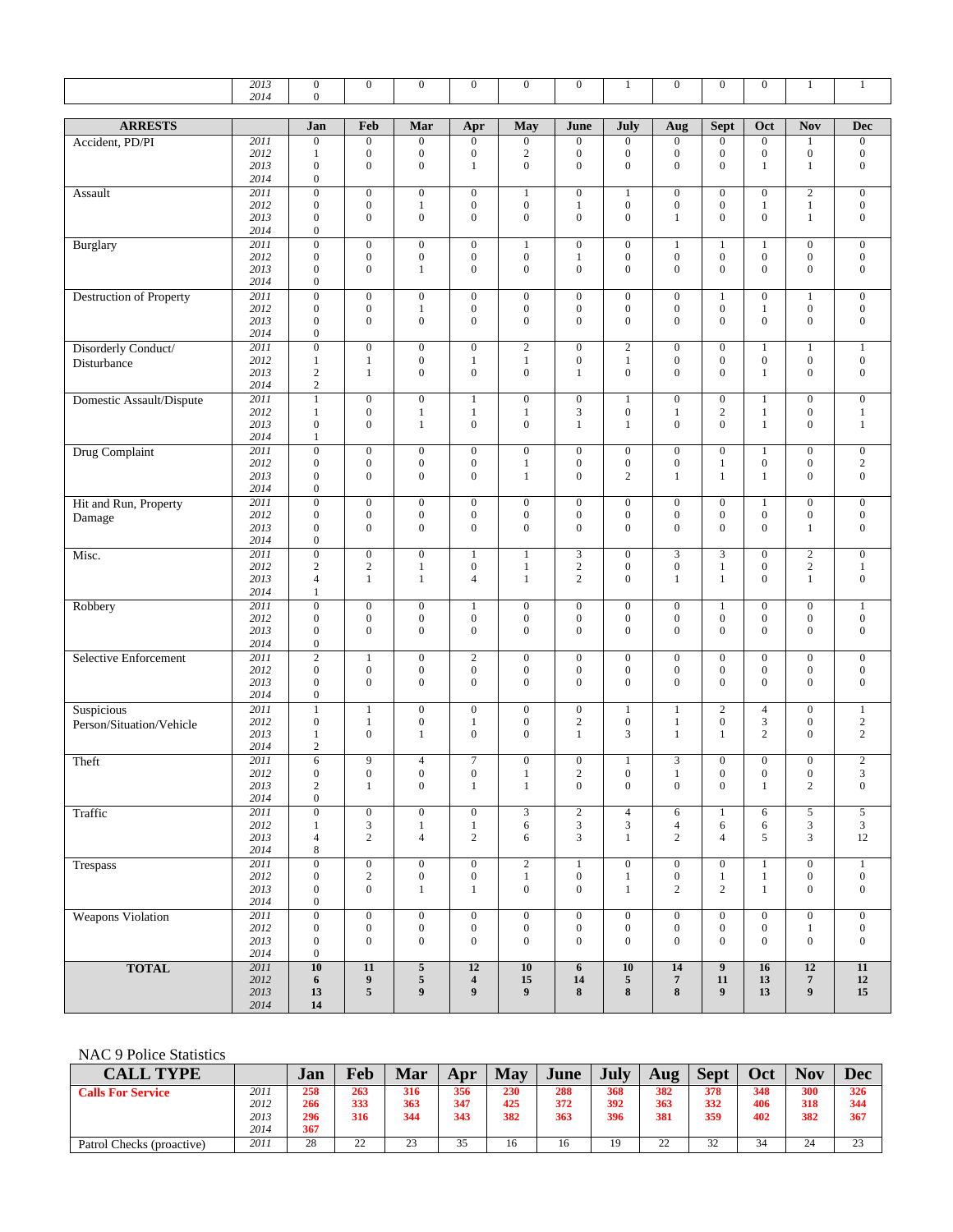|                                  | 2012<br>2013 | 19<br>29                             | 28<br>41                             | $32\,$<br>24                         | 40<br>31                             | 56<br>45                             | 44<br>25                           | 62<br>38                             | 48<br>36                             | 53<br>41                             | 36<br>51                             | 36<br>50                             | 36<br>32                             |
|----------------------------------|--------------|--------------------------------------|--------------------------------------|--------------------------------------|--------------------------------------|--------------------------------------|------------------------------------|--------------------------------------|--------------------------------------|--------------------------------------|--------------------------------------|--------------------------------------|--------------------------------------|
|                                  | 2014         | 40                                   |                                      |                                      |                                      |                                      |                                    |                                      |                                      |                                      |                                      |                                      |                                      |
| Traffic Stops (proactive)        | 2011<br>2012 | 66<br>65                             | 75<br>95                             | 89<br>106                            | 79<br>83                             | 49<br>85                             | 71<br>57                           | 97<br>56                             | 85<br>76                             | 113<br>74                            | 84<br>119                            | 74<br>96                             | 97<br>111                            |
|                                  | 2013         | 101                                  | 103                                  | 108                                  | 82                                   | 98                                   | 56                                 | 69                                   | 90                                   | 70                                   | 95                                   | 98                                   | 79                                   |
|                                  | 2014         | 73                                   |                                      |                                      |                                      |                                      |                                    |                                      |                                      |                                      |                                      |                                      |                                      |
| <b>Calls Minus Above</b>         | 2011<br>2012 | 164<br>182                           | 166<br>210                           | 204<br>225                           | 242<br>224                           | 165<br>284                           | 201<br>271                         | 252<br>274                           | 275<br>239                           | 233<br>205                           | 230<br>251                           | 202<br>186                           | 206<br>197                           |
| (proactive)                      | 2013         | 166                                  | 172                                  | 212                                  | 230                                  | 239                                  | 282                                | 289                                  | 255                                  | 248                                  | 256                                  | 234                                  | 256                                  |
|                                  | 2014         | 254                                  |                                      |                                      |                                      |                                      |                                    |                                      |                                      |                                      |                                      |                                      |                                      |
| <b>Average Calls Per Day</b>     | 2011<br>2012 | $\overline{5}$<br>6                  | $\overline{5}$<br>$\boldsymbol{7}$   | $\overline{7}$<br>$\boldsymbol{7}$   | $\,$ 8 $\,$<br>$\tau$                | 5<br>9                               | $\overline{7}$<br>8                | 8<br>8                               | 9<br>$\,$ 8 $\,$                     | 8<br>$\tau$                          | $\,8\,$<br>8                         | $\tau$<br>6                          | $\overline{7}$<br>6                  |
|                                  | 2013         | 5                                    | 5                                    | 6                                    | $\tau$                               | $\,8\,$                              | 9                                  | 9                                    | 8                                    | 8                                    | 8                                    | 8                                    | 8                                    |
|                                  | 2014         | 8                                    |                                      |                                      |                                      |                                      |                                    |                                      |                                      |                                      |                                      |                                      |                                      |
| 911                              | 2011<br>2012 | 19<br>25                             | 18<br>35                             | 24<br>33                             | 26<br>25                             | 24<br>43                             | 20<br>31                           | 28<br>30                             | 32<br>31                             | 20<br>36                             | 31<br>32                             | 28<br>17                             | 27<br>30                             |
|                                  | 2013         | 16                                   | 14                                   | 22                                   | 40                                   | 27                                   | 52                                 | 41                                   | 28                                   | 30                                   | 24                                   | 27                                   | 31                                   |
|                                  | 2014         | 12                                   |                                      |                                      |                                      |                                      |                                    |                                      |                                      |                                      |                                      |                                      |                                      |
| Misc. (funerals, Noise, etc.)    | 2011<br>2012 | 24<br>14                             | 29<br>21                             | 36<br>19                             | 42<br>17                             | 18<br>20                             | 22<br>16                           | 38<br>17                             | 39<br>10                             | 37<br>13                             | 29<br>14                             | 22<br>10                             | 26<br>17                             |
|                                  | 2013         | 10                                   | 11                                   | 19                                   | 25                                   | 31                                   | 21                                 | 28                                   | 26                                   | 28                                   | 17                                   | 16                                   | 11                                   |
|                                  | 2014         | 17                                   |                                      |                                      |                                      |                                      |                                    |                                      |                                      |                                      |                                      |                                      |                                      |
| Accident, Personal Injury        | 2011<br>2012 | $\overline{3}$<br>$\boldsymbol{0}$   | $\mathbf{1}$<br>$\boldsymbol{0}$     | $\boldsymbol{0}$<br>$\mathbf{1}$     | $\overline{2}$<br>$\boldsymbol{0}$   | $\overline{4}$<br>$\mathbf{1}$       | $\overline{4}$<br>$\sqrt{2}$       | $\mathbf{1}$<br>$\sqrt{2}$           | 1<br>$\boldsymbol{0}$                | $\mathbf{1}$<br>$\boldsymbol{0}$     | $\mathbf{1}$<br>$\mathbf{1}$         | $\overline{2}$<br>$\mathbf{1}$       | $\mathbf{0}$<br>$\boldsymbol{0}$     |
|                                  | 2013         | $\sqrt{2}$                           | $\mathbf{0}$                         | $\boldsymbol{0}$                     | $\mathbf{1}$                         | $\mathbf{1}$                         | 3                                  | $\overline{c}$                       | $\mathbf{0}$                         | 3                                    | $\mathbf{1}$                         | $\boldsymbol{0}$                     | $\boldsymbol{0}$                     |
|                                  | 2014         | 6                                    |                                      |                                      |                                      |                                      |                                    |                                      |                                      |                                      |                                      |                                      |                                      |
| <b>Accident, Property Damage</b> | 2011<br>2012 | $\mathfrak{Z}$<br>$\boldsymbol{0}$   | $\overline{4}$<br>5                  | $\mathfrak{Z}$<br>$\bf 8$            | $\overline{4}$<br>$\mathfrak{Z}$     | $\mathbf{1}$<br>$\boldsymbol{7}$     | $\overline{4}$<br>$\boldsymbol{7}$ | 3<br>5                               | $\overline{4}$<br>$\tau$             | $\mathfrak{Z}$<br>$\tau$             | $\overline{4}$<br>10                 | $\mathfrak{Z}$<br>8                  | 8<br>6                               |
|                                  | 2013         | $\,$ 8 $\,$                          | 1                                    | $\tau$                               | 6                                    | 5                                    | 5                                  | $\overline{4}$                       | 3                                    | 6                                    | 12                                   | 8                                    | 10                                   |
|                                  | 2014         | $\overline{4}$                       |                                      |                                      |                                      |                                      |                                    |                                      |                                      |                                      |                                      |                                      |                                      |
| Accident, Vehicle                | 2011<br>2012 | $\overline{7}$<br>15                 | $\,8\,$<br>9                         | $\overline{7}$<br>15                 | 13<br>12                             | $\overline{8}$<br>21                 | $\overline{9}$<br>16               | $\overline{7}$<br>13                 | $\overline{7}$<br>16                 | $\overline{9}$<br>9                  | 12<br>18                             | $\overline{9}$<br>16                 | 10<br>11                             |
|                                  | 2013         | 13                                   | 12                                   | 13                                   | 12                                   | 9                                    | 16                                 | 11                                   | 10                                   | 17                                   | 20                                   | 13                                   | 16                                   |
|                                  | 2014         | 15                                   |                                      |                                      |                                      |                                      |                                    |                                      |                                      |                                      |                                      |                                      |                                      |
| <b>Alcohol Complaint</b>         | 2011<br>2012 | $\overline{0}$<br>$\boldsymbol{0}$   | $\boldsymbol{0}$<br>$\boldsymbol{0}$ | $\mathbf{1}$<br>$\mathbf{0}$         | $\boldsymbol{0}$<br>$\boldsymbol{0}$ | $\boldsymbol{0}$<br>$\mathbf{0}$     | $\boldsymbol{0}$<br>$\mathbf{1}$   | $\boldsymbol{0}$<br>$\boldsymbol{0}$ | $\boldsymbol{0}$<br>$\boldsymbol{0}$ | $\boldsymbol{0}$<br>$\boldsymbol{0}$ | $\mathbf{0}$<br>$\boldsymbol{0}$     | $\boldsymbol{0}$<br>$\boldsymbol{0}$ | $\boldsymbol{0}$<br>$\overline{0}$   |
|                                  | 2013         | $\mathbf{0}$                         | $\mathbf{0}$                         | $\mathbf{0}$                         | $\mathbf{0}$                         | $\mathbf{0}$                         | $\mathbf{0}$                       | $\overline{0}$                       | $\mathbf{1}$                         | $\mathbf{0}$                         | $\mathbf{0}$                         | $\mathbf{0}$                         | $\mathbf{0}$                         |
|                                  | 2014         | $\boldsymbol{0}$                     |                                      |                                      |                                      |                                      |                                    |                                      |                                      |                                      |                                      |                                      |                                      |
| Assault                          | 2011<br>2012 | $\overline{0}$<br>3                  | $\boldsymbol{0}$<br>$\overline{4}$   | $\mathbf{1}$<br>$\sqrt{2}$           | $\mathbf{1}$<br>$\boldsymbol{0}$     | $\mathbf{1}$<br>$\mathbf{1}$         | $\sqrt{2}$<br>$\boldsymbol{0}$     | $\mathbf{2}$<br>3                    | $\boldsymbol{0}$<br>$\sqrt{2}$       | $\overline{c}$<br>$\sqrt{4}$         | $\mathbf{1}$<br>$\boldsymbol{0}$     | $\mathbf{1}$<br>3                    | $\mathbf{1}$<br>$\overline{4}$       |
|                                  | 2013         | $\mathbf{1}$                         | 3                                    | $\mathbf{2}$                         | 3                                    | $\overline{4}$                       | $\overline{c}$                     | 6                                    | 3                                    | $\mathbf{1}$                         | $\overline{4}$                       | $\mathbf{0}$                         | $\mathbf{1}$                         |
|                                  | 2014         | $\mathbf{1}$                         |                                      |                                      |                                      |                                      |                                    |                                      |                                      |                                      |                                      |                                      |                                      |
| Burglary, B&E In Progress        | 2011<br>2012 | $\boldsymbol{0}$<br>$\boldsymbol{0}$ | $\boldsymbol{0}$<br>$\boldsymbol{0}$ | $\boldsymbol{0}$<br>$\boldsymbol{0}$ | $\boldsymbol{0}$<br>$\boldsymbol{0}$ | $\boldsymbol{0}$<br>$\boldsymbol{0}$ | $\boldsymbol{0}$<br>$\mathbf{1}$   | $\boldsymbol{0}$<br>$\boldsymbol{0}$ | $\boldsymbol{0}$<br>$\boldsymbol{0}$ | $\boldsymbol{0}$<br>$\boldsymbol{0}$ | $\boldsymbol{0}$<br>$\boldsymbol{0}$ | $\boldsymbol{0}$<br>$\boldsymbol{0}$ | $\boldsymbol{0}$<br>$\boldsymbol{0}$ |
|                                  | 2013         | $\boldsymbol{0}$                     | $\mathbf{0}$                         | $\mathbf{0}$                         | $\overline{c}$                       | $\boldsymbol{0}$                     | $\boldsymbol{0}$                   | $\overline{0}$                       | $\boldsymbol{0}$                     | $\mathbf{0}$                         | $\mathbf{0}$                         | $\mathbf{0}$                         | $\mathbf{1}$                         |
|                                  | 2014         | $\boldsymbol{0}$                     |                                      |                                      |                                      |                                      |                                    |                                      |                                      |                                      |                                      |                                      |                                      |
| <b>Burglary</b> , Commercial     | 2011<br>2012 | $\mathbf{1}$<br>$\boldsymbol{0}$     | $\mathbf{0}$<br>$\boldsymbol{0}$     | $\mathbf{0}$<br>$\boldsymbol{0}$     | $\mathbf{0}$<br>$\boldsymbol{0}$     | $\mathbf{0}$<br>$\sqrt{2}$           | $\mathbf{0}$<br>$\boldsymbol{0}$   | $\boldsymbol{0}$<br>$\boldsymbol{0}$ | $\overline{c}$<br>$\boldsymbol{0}$   | $\overline{0}$<br>$\boldsymbol{0}$   | $\boldsymbol{0}$<br>$\boldsymbol{0}$ | $\mathbf{1}$<br>$\boldsymbol{0}$     | $\boldsymbol{0}$<br>$\boldsymbol{0}$ |
|                                  | 2013         | 1                                    | $\Omega$                             | $\boldsymbol{0}$                     | $\mathbf{0}$                         | $\boldsymbol{0}$                     | $\mathbf{0}$                       | $\overline{0}$                       | $\overline{c}$                       | 1                                    | $\mathbf{0}$                         | $\mathbf{0}$                         | $\boldsymbol{0}$                     |
|                                  | 2014         | $\sqrt{2}$<br>$\boldsymbol{0}$       | $\boldsymbol{0}$                     |                                      | $\boldsymbol{0}$                     | $\boldsymbol{0}$                     | $\mathbf{1}$                       |                                      | $\mathbf{1}$                         | $\mathbf{1}$                         | $\overline{2}$                       | $\boldsymbol{0}$                     | $\boldsymbol{0}$                     |
| <b>Burglary</b> , Residential    | 2011<br>2012 | $\boldsymbol{0}$                     | $\mathbf{0}$                         | $\boldsymbol{0}$<br>2                | $\boldsymbol{0}$                     | $\boldsymbol{0}$                     | $\boldsymbol{0}$                   | $\mathbf{1}$<br>$\boldsymbol{0}$     | $\boldsymbol{0}$                     | 1                                    | $\mathbf{1}$                         | $\boldsymbol{0}$                     | $\boldsymbol{0}$                     |
|                                  | 2013         | $\mathbf{1}$                         | $\mathbf{1}$                         | $\mathbf{0}$                         | 3                                    | 3                                    | 2                                  | $\boldsymbol{0}$                     | $\mathbf{1}$                         | $\mathbf{1}$                         | $\overline{0}$                       | $\boldsymbol{0}$                     | $\mathbf{1}$                         |
|                                  | 2014<br>2011 | $\boldsymbol{0}$<br>$\overline{0}$   | $\overline{4}$                       | $\overline{0}$                       | $\overline{4}$                       | $\overline{2}$                       | $\overline{4}$                     | $\overline{5}$                       | $\mathfrak s$                        | 6                                    | $\overline{8}$                       | $\overline{3}$                       | 6                                    |
| <b>Destruction of Property</b>   | 2012         | 3                                    | $\overline{4}$                       | $\mathbf{1}$                         | 6                                    | $\sqrt{2}$                           | $\boldsymbol{0}$                   | $\overline{4}$                       | 5                                    | $\mathfrak{Z}$                       | $\mathbf{1}$                         | $\boldsymbol{0}$                     | $\boldsymbol{0}$                     |
|                                  | 2013         | $\mathbf{1}$                         | $\overline{c}$                       | $\mathbf{1}$                         | 3                                    | $\mathbf{1}$                         | 2                                  | 3                                    | $\mathbf{2}$                         | 5                                    | $\mathbf{1}$                         | $\overline{c}$                       | $\boldsymbol{0}$                     |
| <b>Discharging Firearm</b>       | 2014<br>2011 | $\mathfrak{Z}$<br>$\overline{0}$     | $\overline{0}$                       | $\overline{0}$                       | $\overline{0}$                       | $\overline{0}$                       | $\overline{0}$                     | $\overline{0}$                       | $\overline{0}$                       | $\overline{0}$                       | $\overline{0}$                       | $\boldsymbol{0}$                     | $\overline{0}$                       |
|                                  | 2012         | $\boldsymbol{0}$                     | $\boldsymbol{0}$                     | $\boldsymbol{0}$                     | $\boldsymbol{0}$                     | $\boldsymbol{0}$                     | $\boldsymbol{0}$                   | $\boldsymbol{0}$                     | $\boldsymbol{0}$                     | $\boldsymbol{0}$                     | $\boldsymbol{0}$                     | $\boldsymbol{0}$                     | $\boldsymbol{0}$                     |
|                                  | 2013         | $\boldsymbol{0}$                     | $\boldsymbol{0}$                     | $\boldsymbol{0}$                     | $\mathbf{0}$                         | $\mathbf{1}$                         | $\mathbf{0}$                       | $\boldsymbol{0}$                     | $\boldsymbol{0}$                     | $\overline{c}$                       | $\mathbf{0}$                         | $\boldsymbol{0}$                     | $\mathbf{0}$                         |
| Disorderly Conduct /             | 2014<br>2011 | $\boldsymbol{0}$<br>$\overline{2}$   | $\mathbf{1}$                         | $\overline{0}$                       | $\overline{0}$                       | $\,1$                                | $\overline{0}$                     | $\overline{2}$                       | $\overline{2}$                       | $\overline{0}$                       | $\overline{2}$                       | $\mathbf{1}$                         | $\mathbf{1}$                         |
| Fights/Disturbance               | 2012         | $\mathbf{1}$                         | $\sqrt{2}$                           | $\boldsymbol{0}$                     | 3                                    | $\boldsymbol{0}$                     | $\boldsymbol{2}$                   | $\mathbf{1}$                         | $\boldsymbol{0}$                     | $\sqrt{2}$                           | $\,1$                                | $\boldsymbol{0}$                     | $\mathbf{1}$                         |
|                                  | 2013         | $\overline{c}$                       | $\boldsymbol{0}$                     | 2                                    | $\boldsymbol{0}$                     | $\mathbf{1}$                         | $\overline{c}$                     | $\overline{c}$                       | 3                                    | $\boldsymbol{0}$                     | $\mathbf{1}$                         | $\mathbf{1}$                         | $\boldsymbol{0}$                     |
| Domestic Assault/Dispute         | 2014<br>2011 | $\mathbf{1}$<br>$\overline{0}$       | $\mathbf{1}$                         | $\overline{0}$                       | $\overline{0}$                       | $\mathbf{1}$                         | $\mathbf{1}$                       | $\mathbf{1}$                         | $\mathbf{1}$                         | $\overline{0}$                       | $\overline{2}$                       | $\overline{0}$                       | $\overline{0}$                       |
|                                  | 2012         | $\mathbf{1}$                         | $\boldsymbol{0}$                     | $\boldsymbol{0}$                     | $\boldsymbol{0}$                     | $\mathbf{1}$                         | $\boldsymbol{0}$                   | $\boldsymbol{0}$                     | $\boldsymbol{0}$                     | $\mathbf{1}$                         | $\mathbf{1}$                         | $\boldsymbol{0}$                     | $\boldsymbol{0}$                     |
|                                  | 2013<br>2014 | $\mathbf{1}$<br>$\boldsymbol{0}$     | $\mathbf{0}$                         | $\boldsymbol{0}$                     | $\mathbf{1}$                         | $\boldsymbol{0}$                     | $\mathbf{0}$                       | $\boldsymbol{0}$                     | $\boldsymbol{0}$                     | $\mathbf{1}$                         | $\mathbf{0}$                         | $\boldsymbol{0}$                     | $\mathbf{1}$                         |
| Drug Complaint                   | 2011         | $\,1$                                | $\mathbf{1}$                         | $\overline{0}$                       | $\overline{0}$                       | $\overline{0}$                       | $\mathbf{1}$                       | $\mathbf{1}$                         | $\boldsymbol{0}$                     | $\overline{0}$                       | $\overline{0}$                       | $\boldsymbol{0}$                     | $\boldsymbol{0}$                     |
|                                  | 2012         | $\boldsymbol{0}$                     | $\boldsymbol{0}$                     | $\boldsymbol{0}$                     | $\boldsymbol{0}$                     | $\mathfrak{Z}$                       | $\boldsymbol{0}$                   | $\mathbf{1}$                         | $\mathbf{1}$                         | $\mathbf{1}$                         | $\,1$                                | $\mathbf{1}$                         | $\mathbf{1}$                         |
|                                  | 2013<br>2014 | $\boldsymbol{0}$<br>$\boldsymbol{0}$ | $\boldsymbol{0}$                     | $\mathbf{0}$                         | $\boldsymbol{0}$                     | $\mathbf{1}$                         | $\boldsymbol{0}$                   | $\boldsymbol{0}$                     | $\boldsymbol{0}$                     | 3                                    | $\mathbf{0}$                         | $\boldsymbol{0}$                     | $\boldsymbol{0}$                     |
| Fraud                            | 2011         | $\overline{2}$                       | $\boldsymbol{0}$                     | $\mathbf{1}$                         | $\boldsymbol{0}$                     | $\mathbf{1}$                         | $\boldsymbol{0}$                   | $\mathbf{1}$                         | $\boldsymbol{0}$                     | $\boldsymbol{0}$                     | $\boldsymbol{0}$                     | $\overline{2}$                       | $\boldsymbol{0}$                     |
|                                  | 2012         | $\mathbf{1}$                         | $\mathbf{1}$                         | $\mathbf{1}$                         | $\boldsymbol{0}$                     | $\boldsymbol{0}$                     | $\overline{c}$                     | $\mathbf{1}$                         | $\sqrt{2}$                           | 3                                    | $\overline{c}$                       | $\sqrt{2}$                           | $\boldsymbol{0}$                     |
|                                  | 2013<br>2014 | $\sqrt{2}$<br>$\mathfrak{Z}$         | $\mathbf{1}$                         | $\boldsymbol{0}$                     | $\boldsymbol{0}$                     | $\boldsymbol{0}$                     | $\boldsymbol{0}$                   | $\boldsymbol{0}$                     | $\mathbf{1}$                         | $\boldsymbol{0}$                     | $\mathbf{1}$                         | $\overline{c}$                       | 5                                    |
| Graffiti                         | 2011         | $\boldsymbol{0}$                     | $\mathbf{1}$                         | $\boldsymbol{0}$                     | $\boldsymbol{0}$                     | $\mathbf{1}$                         | $\boldsymbol{0}$                   | $\boldsymbol{0}$                     | $\boldsymbol{0}$                     | $\boldsymbol{0}$                     | $\mathbf{1}$                         | $\boldsymbol{0}$                     | $\boldsymbol{0}$                     |
|                                  | 2012         | $\boldsymbol{0}$                     | $\boldsymbol{0}$                     | $\boldsymbol{0}$                     | 5                                    | 6                                    | $\boldsymbol{0}$                   | $\boldsymbol{0}$                     | $\mathbf{1}$                         | $\boldsymbol{0}$                     | $\boldsymbol{0}$                     | $\boldsymbol{0}$                     | $\mathbf{1}$                         |
|                                  | 2013<br>2014 | $\boldsymbol{0}$<br>$\mathbf{1}$     | $\boldsymbol{0}$                     | $\boldsymbol{0}$                     | $\boldsymbol{0}$                     | $\boldsymbol{0}$                     | $\boldsymbol{0}$                   | $\boldsymbol{0}$                     | $\boldsymbol{0}$                     | $\boldsymbol{0}$                     | $\boldsymbol{0}$                     | $\mathbf{1}$                         | $\boldsymbol{0}$                     |
|                                  |              |                                      |                                      |                                      |                                      |                                      |                                    |                                      |                                      |                                      |                                      |                                      |                                      |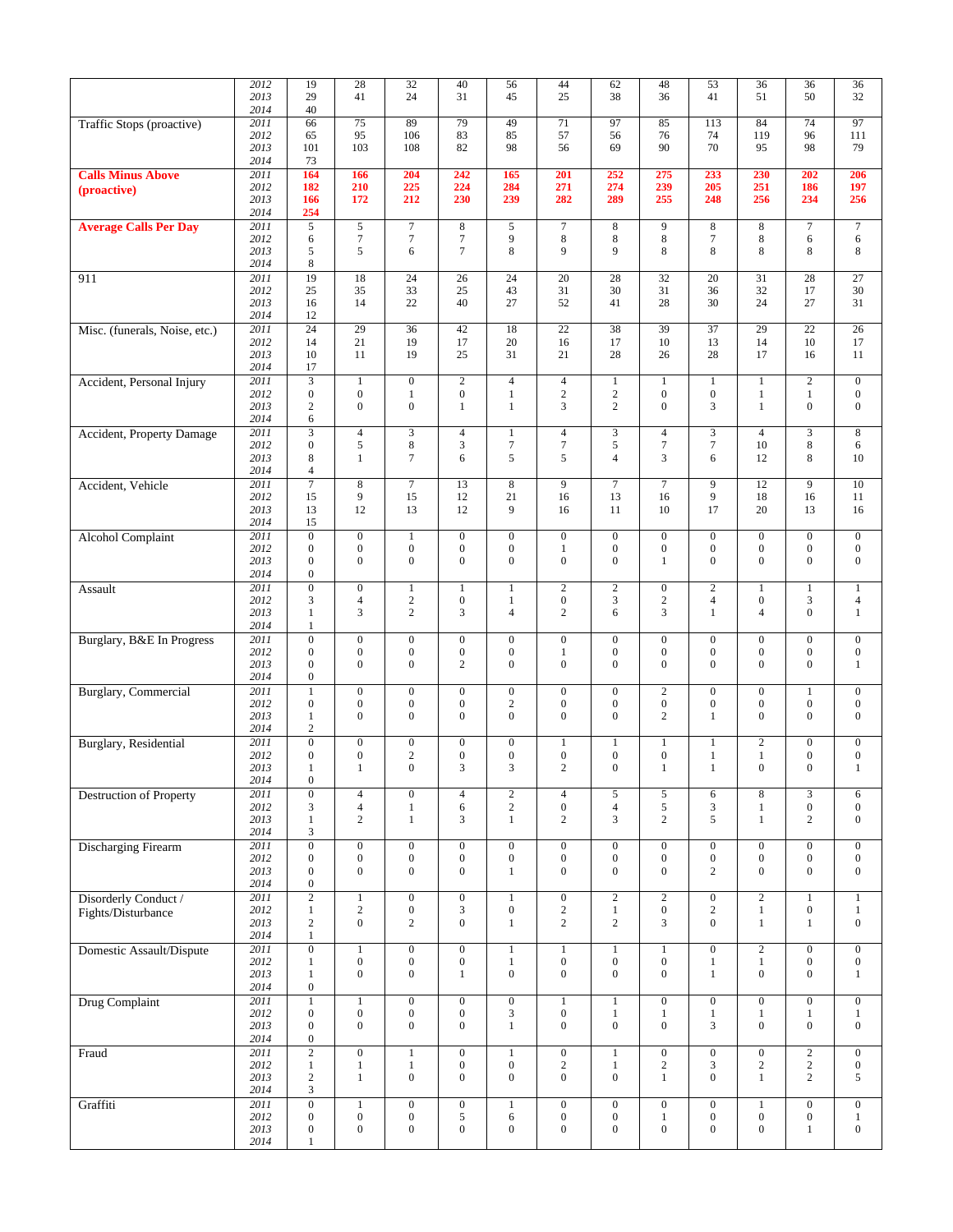| Harassment                  | 2011 | $\boldsymbol{0}$ | $\boldsymbol{0}$ | $\overline{0}$   | $\overline{0}$   | $\overline{0}$   | $\overline{0}$   | $\boldsymbol{0}$ | $\overline{0}$   | $\boldsymbol{0}$ | $\overline{0}$   | $\boldsymbol{0}$      | $\mathbf{1}$     |
|-----------------------------|------|------------------|------------------|------------------|------------------|------------------|------------------|------------------|------------------|------------------|------------------|-----------------------|------------------|
|                             | 2012 | $\boldsymbol{0}$ | $\boldsymbol{0}$ | $\boldsymbol{0}$ | $\boldsymbol{0}$ | $\mathbf{1}$     | $\mathbf{2}$     | 1                | $\boldsymbol{0}$ | $\boldsymbol{0}$ | 0                | 1                     | $\boldsymbol{0}$ |
|                             | 2013 | $\boldsymbol{0}$ | $\mathbf{1}$     | $\mathbf{1}$     | $\overline{0}$   | $\mathbf{1}$     | $\overline{0}$   | $\mathbf{0}$     | $\boldsymbol{0}$ | $\overline{0}$   | $\mathbf{1}$     | $\boldsymbol{0}$      | $\boldsymbol{0}$ |
|                             | 2014 | $\boldsymbol{0}$ |                  |                  |                  |                  |                  |                  |                  |                  |                  |                       |                  |
| Hit and Run, Property       | 2011 |                  | 5                | $\boldsymbol{0}$ | $\mathbf{1}$     | $\overline{2}$   | $\overline{3}$   | $\overline{2}$   | $\overline{2}$   | $\mathbf{1}$     | $\overline{4}$   | 3                     | $\overline{3}$   |
| Damage/PI                   | 2012 | 3                | 3                | 5                | 3                | $\,1$            | 3                | $\mathbf{2}$     | 3                | $\boldsymbol{0}$ | 4                | $\overline{4}$        | $\mathbf{1}$     |
|                             | 2013 | $\mathbf{1}$     | $\overline{4}$   | 3                | $\overline{c}$   | $\boldsymbol{0}$ | 1                | $\overline{c}$   | 3                | $\overline{c}$   | $\overline{c}$   | 3                     | $\overline{4}$   |
|                             | 2014 | 1                |                  |                  |                  |                  |                  |                  |                  |                  |                  |                       |                  |
| Juvenile Complaint          | 2011 | $\mathbf{1}$     | $\,8\,$          | $\overline{4}$   | 3                | $\mathfrak{Z}$   | 6                | $\overline{7}$   | $\overline{7}$   | $\overline{4}$   | $\overline{2}$   | 3                     | 3                |
|                             | 2012 | $\mathbf{1}$     | 3                | 6                | 5                | $\overline{4}$   | $\overline{c}$   | 3                | 8                | $\tau$           | $\sqrt{2}$       | $\boldsymbol{0}$      | $\boldsymbol{0}$ |
|                             | 2013 | $\boldsymbol{0}$ | $\mathbf{0}$     | 1                | 3                | 3                | $\mathbf{1}$     | 3                | $\mathbf{1}$     | $\overline{0}$   | $\mathbf{1}$     | $\boldsymbol{0}$      | $\boldsymbol{0}$ |
|                             | 2014 | 1                |                  |                  |                  |                  |                  |                  |                  |                  |                  |                       |                  |
|                             | 2011 | $\overline{0}$   | $\boldsymbol{0}$ | $\boldsymbol{0}$ | $\overline{0}$   | $\mathbf{0}$     | $\boldsymbol{0}$ | $\boldsymbol{0}$ | $\mathbf{0}$     | $\boldsymbol{0}$ | $\mathbf{0}$     | $\overline{0}$        | $\mathbf{0}$     |
| Noise Complaint             | 2012 | $\mathbf{1}$     | $\boldsymbol{0}$ | $\boldsymbol{0}$ | $\boldsymbol{0}$ | $\boldsymbol{0}$ | $\boldsymbol{0}$ | $\boldsymbol{0}$ | $\boldsymbol{0}$ | $\boldsymbol{0}$ | $\boldsymbol{0}$ | $\boldsymbol{0}$      | $\boldsymbol{0}$ |
|                             | 2013 | $\boldsymbol{0}$ | $\mathbf{0}$     | $\overline{0}$   | $\boldsymbol{0}$ | $\boldsymbol{0}$ | $\overline{0}$   | $\boldsymbol{0}$ | $\boldsymbol{0}$ | $\overline{0}$   | $\mathbf{0}$     | $\boldsymbol{0}$      | $\boldsymbol{0}$ |
|                             | 2014 | $\boldsymbol{0}$ |                  |                  |                  |                  |                  |                  |                  |                  |                  |                       |                  |
|                             |      |                  |                  |                  |                  |                  |                  |                  |                  |                  |                  |                       |                  |
| Parking Complaint/Violation | 2011 | $\overline{0}$   | $\mathbf{1}$     | $\boldsymbol{0}$ | $\mathbf{1}$     | $\boldsymbol{0}$ | $\boldsymbol{0}$ | $\boldsymbol{0}$ | $\mathbf{0}$     | $\boldsymbol{0}$ | $\boldsymbol{0}$ | $\overline{0}$        | $\boldsymbol{0}$ |
|                             | 2012 | $\sqrt{2}$       | $\boldsymbol{0}$ | $\overline{c}$   | 3                | $\mathbf{1}$     | $\boldsymbol{0}$ | $\boldsymbol{2}$ | $\mathbf{1}$     | $\boldsymbol{0}$ | $\boldsymbol{0}$ | $\boldsymbol{0}$      | $\mathbf{1}$     |
|                             | 2013 | $\boldsymbol{0}$ | $\mathbf{1}$     | $\mathbf{1}$     | $\boldsymbol{0}$ | $\mathbf{1}$     | $\mathbf{1}$     | $\mathbf{1}$     | $\boldsymbol{0}$ | $\overline{0}$   | $\boldsymbol{0}$ | 1                     | $\boldsymbol{0}$ |
|                             | 2014 | $\boldsymbol{0}$ |                  |                  |                  |                  |                  |                  |                  |                  |                  |                       |                  |
| Robbery, Armed              | 2011 | $\mathbf{1}$     | $\boldsymbol{0}$ | $\boldsymbol{0}$ | $\boldsymbol{0}$ | $\boldsymbol{0}$ | $\boldsymbol{0}$ | $\boldsymbol{0}$ | $\boldsymbol{0}$ | $\boldsymbol{0}$ | $\boldsymbol{0}$ | $\overline{0}$        | $\boldsymbol{0}$ |
|                             | 2012 | $\boldsymbol{0}$ | $\mathbf{1}$     | $\boldsymbol{0}$ | $\boldsymbol{0}$ | $\mathbf{1}$     | $\boldsymbol{0}$ | $\boldsymbol{0}$ | $\boldsymbol{0}$ | $\boldsymbol{0}$ | $\boldsymbol{0}$ | $\boldsymbol{0}$      | $\mathbf{1}$     |
|                             | 2013 | $\boldsymbol{0}$ | $\mathbf{0}$     | $\boldsymbol{0}$ | $\boldsymbol{0}$ | $\boldsymbol{0}$ | $\boldsymbol{0}$ | $\boldsymbol{0}$ | $\mathbf{1}$     | $\overline{0}$   | $\mathbf{0}$     | $\boldsymbol{0}$      | $\boldsymbol{0}$ |
|                             | 2014 | $\boldsymbol{0}$ |                  |                  |                  |                  |                  |                  |                  |                  |                  |                       |                  |
| Robbery, Occurred Earlier   | 2011 | $\boldsymbol{0}$ | $\boldsymbol{0}$ | $\boldsymbol{0}$ | $\boldsymbol{0}$ | $\boldsymbol{0}$ | $\boldsymbol{0}$ | $\boldsymbol{0}$ | $\mathbf{0}$     | $\boldsymbol{0}$ | $\mathbf{0}$     | $\overline{0}$        | $\boldsymbol{0}$ |
|                             | 2012 | $\boldsymbol{0}$ | $\boldsymbol{0}$ | $\boldsymbol{0}$ | $\boldsymbol{0}$ | $\boldsymbol{0}$ | 1                | $\boldsymbol{0}$ | $\boldsymbol{0}$ | $\boldsymbol{0}$ | $\boldsymbol{0}$ | $\boldsymbol{0}$      | $\boldsymbol{0}$ |
|                             | 2013 | $\mathbf{1}$     | $\boldsymbol{0}$ | $\boldsymbol{0}$ | $\boldsymbol{0}$ | $\boldsymbol{0}$ | $\boldsymbol{0}$ | $\mathbf{1}$     | $\boldsymbol{0}$ | $\overline{0}$   | $\mathbf{0}$     | $\boldsymbol{0}$      | $\mathbf{0}$     |
|                             | 2014 | $\boldsymbol{0}$ |                  |                  |                  |                  |                  |                  |                  |                  |                  |                       |                  |
| Robbery in Progress         | 2011 | $\overline{0}$   | $\boldsymbol{0}$ | $\boldsymbol{0}$ | $\overline{0}$   | $\boldsymbol{0}$ | $\boldsymbol{0}$ | $\overline{0}$   | $\boldsymbol{0}$ | $\overline{0}$   | $\mathbf{0}$     | $\overline{0}$        | $\boldsymbol{0}$ |
|                             | 2012 | $\boldsymbol{0}$ | $\mathbf{1}$     | $\boldsymbol{0}$ | 1                | $\boldsymbol{0}$ | $\boldsymbol{0}$ | $\mathbf{1}$     | $\mathbf{1}$     | $\mathbf{1}$     | $\boldsymbol{0}$ | $\boldsymbol{0}$      | $\boldsymbol{0}$ |
|                             | 2013 | $\boldsymbol{0}$ | $\mathbf{0}$     | $\boldsymbol{0}$ | $\boldsymbol{0}$ | $\boldsymbol{0}$ | $\boldsymbol{0}$ | $\mathbf{1}$     | $\boldsymbol{0}$ | $\mathbf{1}$     | $\mathbf{0}$     | $\boldsymbol{0}$      | $\boldsymbol{0}$ |
|                             | 2014 | $\boldsymbol{0}$ |                  |                  |                  |                  |                  |                  |                  |                  |                  |                       |                  |
| Robbery, Strong Arm         | 2011 | $\overline{0}$   | $\boldsymbol{0}$ | $\boldsymbol{0}$ | $\boldsymbol{0}$ | $\boldsymbol{0}$ | $\mathbf{1}$     | $\boldsymbol{0}$ | $\boldsymbol{0}$ | $\boldsymbol{0}$ | $\mathbf{0}$     | $\boldsymbol{0}$      | $\boldsymbol{0}$ |
|                             | 2012 | $\boldsymbol{0}$ | $\boldsymbol{0}$ | $\boldsymbol{0}$ | $\boldsymbol{0}$ | $\boldsymbol{0}$ | $\boldsymbol{0}$ | $\boldsymbol{0}$ | $\boldsymbol{0}$ | $\boldsymbol{0}$ | $\boldsymbol{0}$ | $\boldsymbol{0}$      | $\boldsymbol{0}$ |
|                             | 2013 | $\boldsymbol{0}$ | $\mathbf{0}$     | $\overline{0}$   | $\mathbf{0}$     | $\boldsymbol{0}$ | $\overline{0}$   | $\mathbf{0}$     | $\boldsymbol{0}$ | $\overline{0}$   | $\mathbf{0}$     | $\boldsymbol{0}$      | $\boldsymbol{0}$ |
|                             | 2014 | $\boldsymbol{0}$ |                  |                  |                  |                  |                  |                  |                  |                  |                  |                       |                  |
| Sex Offense/Rape            | 2011 | $\overline{0}$   | $\boldsymbol{0}$ | $\boldsymbol{0}$ | $\overline{0}$   | $\boldsymbol{0}$ | $\boldsymbol{0}$ | $\overline{0}$   | $\mathbf{0}$     | $\boldsymbol{0}$ | $\mathbf{0}$     | $\overline{0}$        | $\boldsymbol{0}$ |
|                             | 2012 | $\mathbf{1}$     | $\boldsymbol{0}$ | $\mathbf{1}$     | $\boldsymbol{0}$ | $\boldsymbol{0}$ | $\boldsymbol{0}$ | $\boldsymbol{0}$ | $\boldsymbol{0}$ | $\boldsymbol{0}$ | $\boldsymbol{0}$ | $\boldsymbol{0}$      | $\mathbf{1}$     |
|                             | 2013 | $\boldsymbol{0}$ | $\mathbf{0}$     | $\overline{0}$   | $\mathbf{0}$     | $\mathbf{1}$     | $\mathbf{0}$     | $\overline{0}$   | $\mathbf{0}$     | $\overline{0}$   | $\mathbf{0}$     | $\mathbf{0}$          | $\mathbf{1}$     |
|                             | 2014 | $\mathbf{1}$     |                  |                  |                  |                  |                  |                  |                  |                  |                  |                       |                  |
| Shooting                    | 2011 | $\boldsymbol{0}$ | $\boldsymbol{0}$ | $\boldsymbol{0}$ | $\boldsymbol{0}$ | $\boldsymbol{0}$ | $\boldsymbol{0}$ | $\boldsymbol{0}$ | $\boldsymbol{0}$ | $\boldsymbol{0}$ | $\boldsymbol{0}$ | $\boldsymbol{0}$      | $\boldsymbol{0}$ |
|                             | 2012 | $\boldsymbol{0}$ | $\boldsymbol{0}$ | $\boldsymbol{0}$ | $\boldsymbol{0}$ | $\boldsymbol{0}$ | $\boldsymbol{0}$ | $\boldsymbol{0}$ | $\boldsymbol{0}$ | $\boldsymbol{0}$ | $\boldsymbol{0}$ | $\boldsymbol{0}$      | $\boldsymbol{0}$ |
|                             | 2013 | $\boldsymbol{0}$ | $\mathbf{0}$     | $\overline{0}$   | $\mathbf{0}$     | $\overline{0}$   | $\overline{0}$   | $\mathbf{0}$     | $\overline{0}$   | $\overline{0}$   | $\mathbf{0}$     | $\mathbf{0}$          | $\mathbf{0}$     |
|                             | 2014 | $\boldsymbol{0}$ |                  |                  |                  |                  |                  |                  |                  |                  |                  |                       |                  |
| Suspicious Activity/        | 2011 | 21               | 12               | 16               | 39               | 19               | 32               | 24               | 37               | 32               | 37               | 26                    | 31               |
|                             | 2012 | 28               | 19               | 25               | 19               | 30               | 36               | 29               | 30               | 14               | 23               | 24                    | 20               |
| Person/Situation/Vehicle    | 2013 | 23               | 10               | 20               | 34               | 20               | 18               | 26               | 40               | 32               | 21               | 29                    | 19               |
|                             | 2014 | 26               |                  |                  |                  |                  |                  |                  |                  |                  |                  |                       |                  |
| Tampering with a vehicle    | 2011 | $\boldsymbol{0}$ | $\boldsymbol{0}$ | $\boldsymbol{0}$ | $\boldsymbol{0}$ | $\boldsymbol{0}$ | $\boldsymbol{0}$ | $\boldsymbol{0}$ | $\boldsymbol{0}$ | $\boldsymbol{0}$ | $\boldsymbol{0}$ | $\boldsymbol{0}$      | $\boldsymbol{0}$ |
|                             | 2012 | 1                | $\mathbf{1}$     | $\boldsymbol{0}$ | $\boldsymbol{0}$ | $\boldsymbol{0}$ | 1                | $\boldsymbol{0}$ | $\mathbf{1}$     | $\boldsymbol{0}$ | $\boldsymbol{0}$ | $\boldsymbol{0}$      | $\boldsymbol{0}$ |
|                             | 2013 | 1                | $\boldsymbol{0}$ | $\mathbf{1}$     | 1                | 1                | $\boldsymbol{0}$ | $\boldsymbol{0}$ | $\mathbf{1}$     | $\mathbf{1}$     | 5                | 2                     | $\overline{c}$   |
|                             | 2014 | $\boldsymbol{0}$ |                  |                  |                  |                  |                  |                  |                  |                  |                  |                       |                  |
|                             | 2011 | 3                |                  | 9                | 9                | $\overline{4}$   | $\tau$           |                  | 10               |                  |                  |                       | 14               |
| Theft                       | 2012 | 5                | 5<br>5           | 6                | $\overline{4}$   | 10               | 8                | 6<br>10          | 9                | 8<br>5           | 6<br>4           | $\boldsymbol{7}$<br>1 | $\overline{4}$   |
|                             | 2013 |                  | $\boldsymbol{0}$ | 9                | 3                | $\,8\,$          | 9                | 8                | 13               | 11               | $\overline{4}$   | $\,$ 8 $\,$           | 6                |
|                             | 2014 | 6<br>6           |                  |                  |                  |                  |                  |                  |                  |                  |                  |                       |                  |
|                             |      |                  |                  |                  |                  |                  |                  |                  |                  |                  |                  |                       |                  |
| Vehicle Theft               | 2011 | $\overline{1}$   | $\boldsymbol{0}$ | $\overline{2}$   | $\overline{2}$   | $\overline{0}$   | $\boldsymbol{0}$ | $\mathbf{1}$     | $\overline{1}$   | $\overline{1}$   | $\overline{0}$   | $\overline{0}$        | $\overline{0}$   |
|                             | 2012 | $\boldsymbol{0}$ | $\mathbf{1}$     | $\boldsymbol{0}$ | $\boldsymbol{0}$ | $\boldsymbol{0}$ | $\mathbf{1}$     | $\boldsymbol{0}$ | $\boldsymbol{0}$ | $\boldsymbol{0}$ | $\overline{0}$   | $\mathbf{1}$          | $\boldsymbol{0}$ |
|                             | 2013 | $\boldsymbol{0}$ | $\boldsymbol{0}$ | $\mathbf{0}$     | $\boldsymbol{0}$ | $\boldsymbol{0}$ | $\boldsymbol{0}$ | $\overline{c}$   | $\mathbf{1}$     | $\mathbf{1}$     | $\mathbf{0}$     | $\boldsymbol{0}$      | $\mathbf{0}$     |
|                             | 2014 | $\boldsymbol{0}$ |                  |                  |                  |                  |                  |                  |                  |                  |                  |                       |                  |
| Weapon                      | 2011 | $\overline{0}$   | $\boldsymbol{0}$ | $\overline{0}$   | $\overline{0}$   | $\boldsymbol{0}$ | $\boldsymbol{0}$ | $\overline{0}$   | $\mathbf 1$      | $\boldsymbol{0}$ | $\mathbf{0}$     | $\overline{0}$        | $\overline{0}$   |
| Complaint/Violation         | 2012 | $\boldsymbol{0}$ | $\mathbf{1}$     | $\boldsymbol{0}$ | $\boldsymbol{0}$ | $\boldsymbol{0}$ | $\boldsymbol{0}$ | $\boldsymbol{0}$ | $\mathbf{1}$     | $\boldsymbol{0}$ | $\boldsymbol{0}$ | $\boldsymbol{0}$      | $\mathbf{1}$     |
|                             | 2013 | $\boldsymbol{0}$ | $\boldsymbol{0}$ | $\boldsymbol{0}$ | $\boldsymbol{0}$ | $\boldsymbol{0}$ | $\mathbf{1}$     | $\boldsymbol{0}$ | $\mathbf{1}$     | $\boldsymbol{0}$ | $\boldsymbol{0}$ | $\boldsymbol{0}$      | $\mathbf{0}$     |
|                             | 2014 | $\boldsymbol{0}$ |                  |                  |                  |                  |                  |                  |                  |                  |                  |                       |                  |

| <b>ARRESTS</b>            |      | Jan          | Feb      | Mar      | Apr      | May          | June     | July           | Aug      | <b>Sept</b> | Oct      | <b>Nov</b> | <b>Dec</b>   |
|---------------------------|------|--------------|----------|----------|----------|--------------|----------|----------------|----------|-------------|----------|------------|--------------|
| Accident, PD/PI           | 2011 | $\mathbf{0}$ | $\Omega$ | $\Omega$ | 0        | $\Omega$     | $\Omega$ | 0              | $\Omega$ | 0           | $\Omega$ | $\Omega$   | $\mathbf{0}$ |
|                           | 2012 |              | $\theta$ |          | 0        |              |          | 0              | $\Omega$ | 0           | $\Omega$ | $\Omega$   | $\Omega$     |
|                           | 2013 |              | $\Omega$ |          | 0        | $\Omega$     | $\Omega$ | $\Omega$       | $\Omega$ |             |          |            | $\Omega$     |
|                           | 2014 | $\mathbf{0}$ |          |          |          |              |          |                |          |             |          |            |              |
| Assault                   | 2011 | $\theta$     | $\Omega$ | $\Omega$ | $\Omega$ | $\mathbf{0}$ |          | $\overline{0}$ | $\Omega$ | 0           | $\Omega$ | $\Omega$   | $\mathbf{0}$ |
|                           | 2012 | $\Omega$     | $\Omega$ | $\Omega$ | $\theta$ | $\Omega$     | $\Omega$ | 0              | $\Omega$ |             | $\Omega$ |            | $\Omega$     |
|                           | 2013 | $\Omega$     | $\Omega$ | $\Omega$ | 0        | $\Omega$     | $\Omega$ | $\mathcal{L}$  | $\Omega$ | 0           | $\Omega$ | $\Omega$   | $\Omega$     |
|                           | 2014 | $\mathbf{0}$ |          |          |          |              |          |                |          |             |          |            |              |
| Burglary - Residential or | 2011 | $\Omega$     | $\Omega$ | $\Omega$ | $\Omega$ | $\mathbf{0}$ | $\Omega$ | 0              |          |             | $\Omega$ | $\Omega$   | $\mathbf{0}$ |
| Commercial                | 2012 | $\Omega$     | $\theta$ | $\Omega$ | $\Omega$ | $\Omega$     |          | 0              | $\Omega$ | 0           | $\Omega$ |            | $\Omega$     |
|                           | 2013 | $\Omega$     | $\Omega$ | $\Omega$ | 0        | $\mathbf{0}$ |          | $\Omega$       | $\Omega$ | 0           | $\Omega$ | $\Omega$   | $\Omega$     |
|                           | 2014 | $\mathbf{0}$ |          |          |          |              |          |                |          |             |          |            |              |
| Destruction of Property   | 2011 | $\Omega$     | $\Omega$ | $\Omega$ | 0        | $\Omega$     | $\Omega$ | 0              | $\Omega$ | 0           | $\Omega$ |            | $\Omega$     |
|                           | 2012 | $\Omega$     | $\Omega$ | $\Omega$ | $\theta$ | $\Omega$     | $\Omega$ | $\Omega$       | $\Omega$ |             | $\Omega$ |            |              |
|                           | 2013 | $\Omega$     | $\Omega$ | $\Omega$ | 0        | $\Omega$     | $\Omega$ | 0              | $\Omega$ |             | $\Omega$ | $\Omega$   | $\Omega$     |